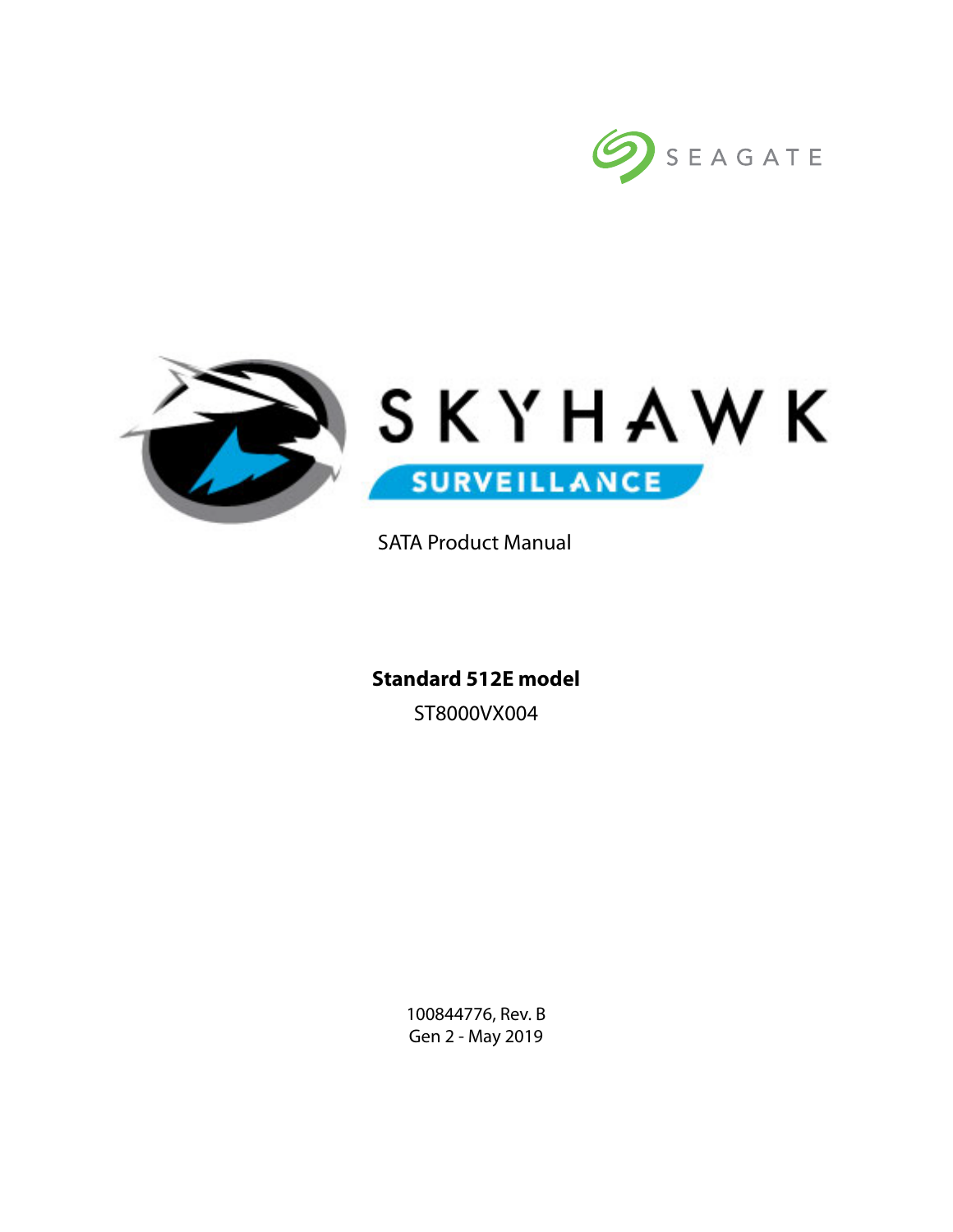# **Document Revision History**

| <b>Revision</b> | <b>Date</b> | Pages affected and Description of changes                                                                         |  |
|-----------------|-------------|-------------------------------------------------------------------------------------------------------------------|--|
| Rev. A          | 04/30/2019  | Initial release.                                                                                                  |  |
| Rev. B          | 05/09/2019  | fc, 5-7, 22 & 27: Removed 6TB model and specs<br>8: Updated Table 2 DC power requirements Operating $&*$ footnote |  |

#### **© 2019 Seagate Technology LLC. All rights reserved.**

Publication number: 100844776, Rev. B May 2019

No part of this publication may be reproduced in any form without written permission of Seagate Technology LLC.

Call 877-PUB-TEK1 (877-782-8351) to request permission.

When referring to drive capacity, one gigabyte, or GB, equals one billion bytes and one terabyte, or TB, equals one trillion bytes. Your computer's operating system may use a different standard of measurement and report a lower capacity. In addition, some of the listed capacity is used for formatting and other functions, and thus will not be available for data storage. Actual quantities will vary based on various factors, including file size, file format, features and application software. Actual data rates may vary depending on operating environment and other factors. The export or re-export of hardware or software containing encryption may be regulated by the U.S. Department of Commerce, Bureau of Industry and Security (for

Seagate, Seagate Technology and the Spiral logo are registered trademarks of Seagate Technology LLC in the United States and/or other countries. SkyHawk, PowerChoice and SeaTools are either trademarks or registered trademarks of Seagate Technology LLC or one of its affiliated companies in the United States and/or other countries. The FIPS logo is a certification<br>mark of NIST, which does not imply p owners.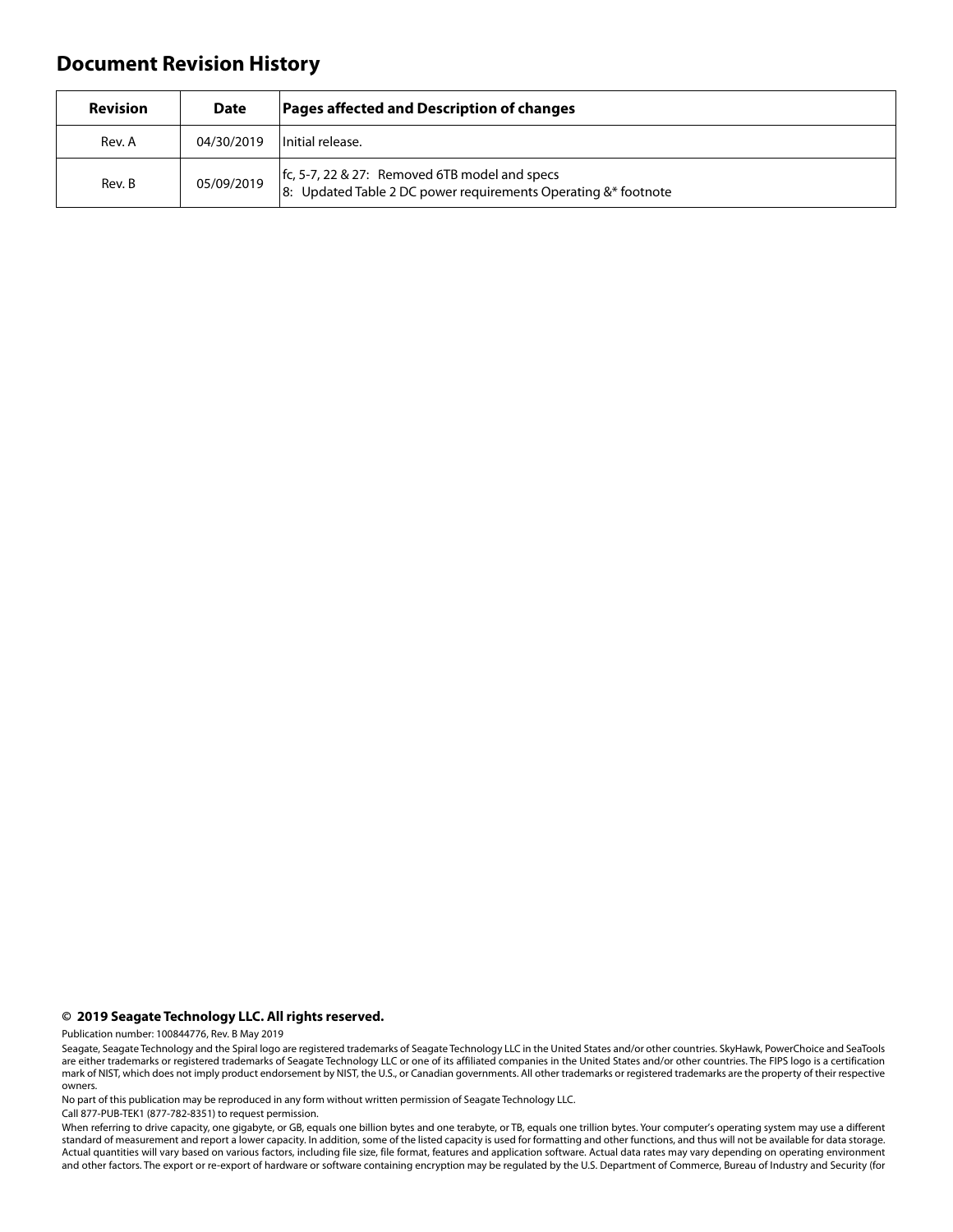# Contents

| 1.0 |      |        |                                                                         |  |
|-----|------|--------|-------------------------------------------------------------------------|--|
|     | 1.1  |        |                                                                         |  |
|     |      |        |                                                                         |  |
| 2.0 |      |        |                                                                         |  |
|     | 2.1  |        |                                                                         |  |
|     | 2.2  |        |                                                                         |  |
|     |      | 2.2.1  |                                                                         |  |
|     | 2.3  |        |                                                                         |  |
|     | 2.4  |        |                                                                         |  |
|     | 2.5  |        |                                                                         |  |
|     |      | 2.5.1  |                                                                         |  |
|     |      | 2.5.2  |                                                                         |  |
|     |      | 2.5.3  |                                                                         |  |
|     |      | 2.5.4  |                                                                         |  |
|     | 2.6  |        |                                                                         |  |
|     |      | 2.6.1  |                                                                         |  |
|     |      | 2.6.2  |                                                                         |  |
|     | 2.7  |        |                                                                         |  |
|     |      | 2.7.1  |                                                                         |  |
|     |      | 2.7.2  |                                                                         |  |
|     | 2.8  |        |                                                                         |  |
|     | 2.9  |        |                                                                         |  |
|     | 2.10 |        |                                                                         |  |
|     | 2.11 |        |                                                                         |  |
|     |      | 2.11.1 | Annualized Failure Rate (AFR) and Mean Time Between Failures (MTBF)  15 |  |
|     | 2.12 |        |                                                                         |  |
|     |      | 2.12.1 |                                                                         |  |
|     |      | 2.12.2 |                                                                         |  |
|     |      | 2.12.3 |                                                                         |  |
|     |      | 2.12.4 |                                                                         |  |
|     |      | 2.12.5 |                                                                         |  |
|     |      | 2.12.6 |                                                                         |  |
|     |      | 2.12.7 |                                                                         |  |
|     |      | 2.12.8 |                                                                         |  |
|     |      | 2.12.9 |                                                                         |  |
|     | 2.13 |        |                                                                         |  |
|     |      | 2.13.1 | European Union Restriction of Hazardous Substance Law 18                |  |
|     |      | 2.13.2 |                                                                         |  |
|     |      | 2.13.3 |                                                                         |  |
|     | 2.14 |        |                                                                         |  |
|     | 2.15 |        |                                                                         |  |
|     | 2.16 |        |                                                                         |  |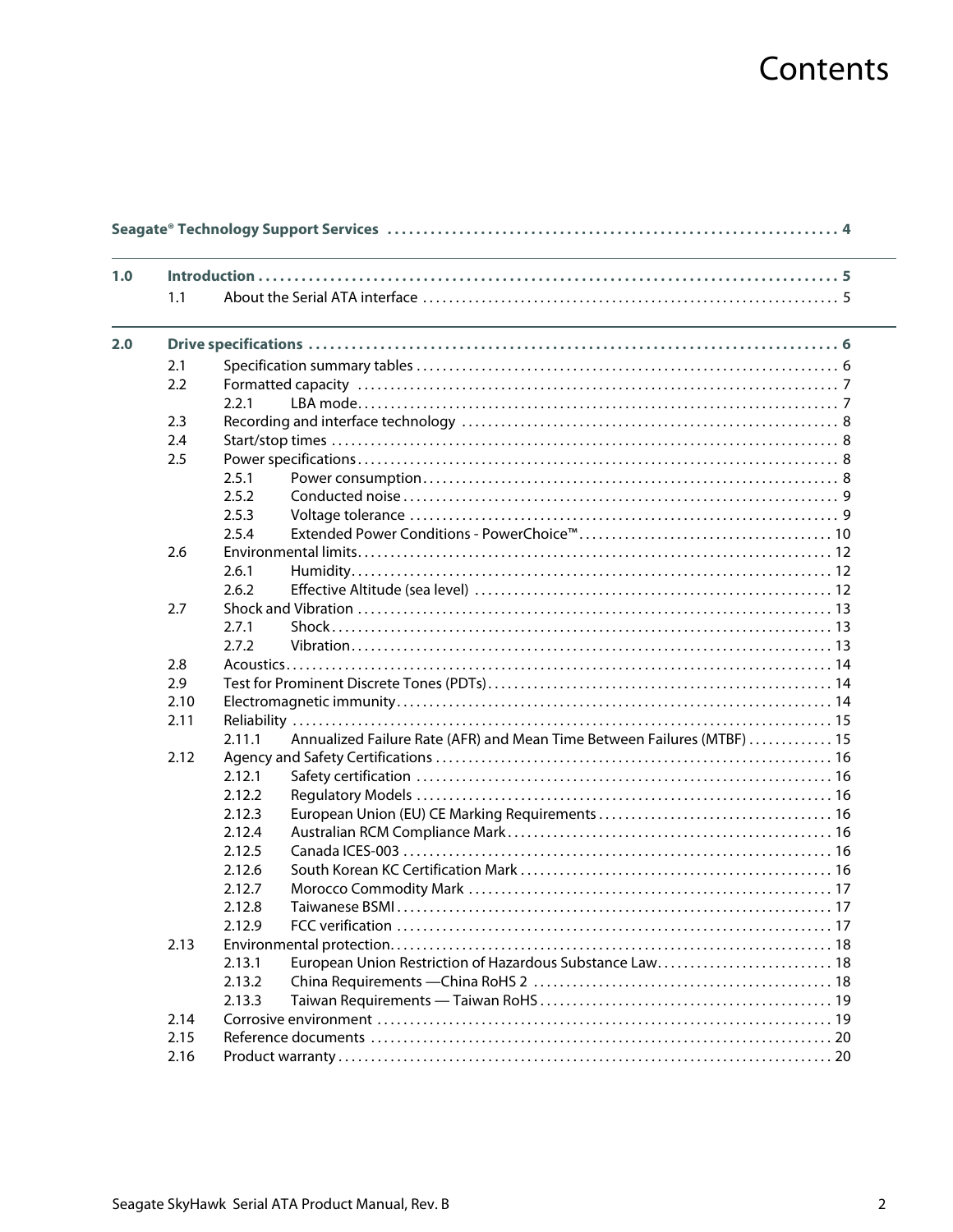# **Contents**

| 3.0 |            |            |  |
|-----|------------|------------|--|
|     | 3.1        |            |  |
|     | 3.2        |            |  |
|     | 3.3        |            |  |
|     | 3.4        |            |  |
|     |            | 341        |  |
| 4.0 |            |            |  |
|     | 4.1        |            |  |
|     | 4.2<br>4.3 | 431<br>432 |  |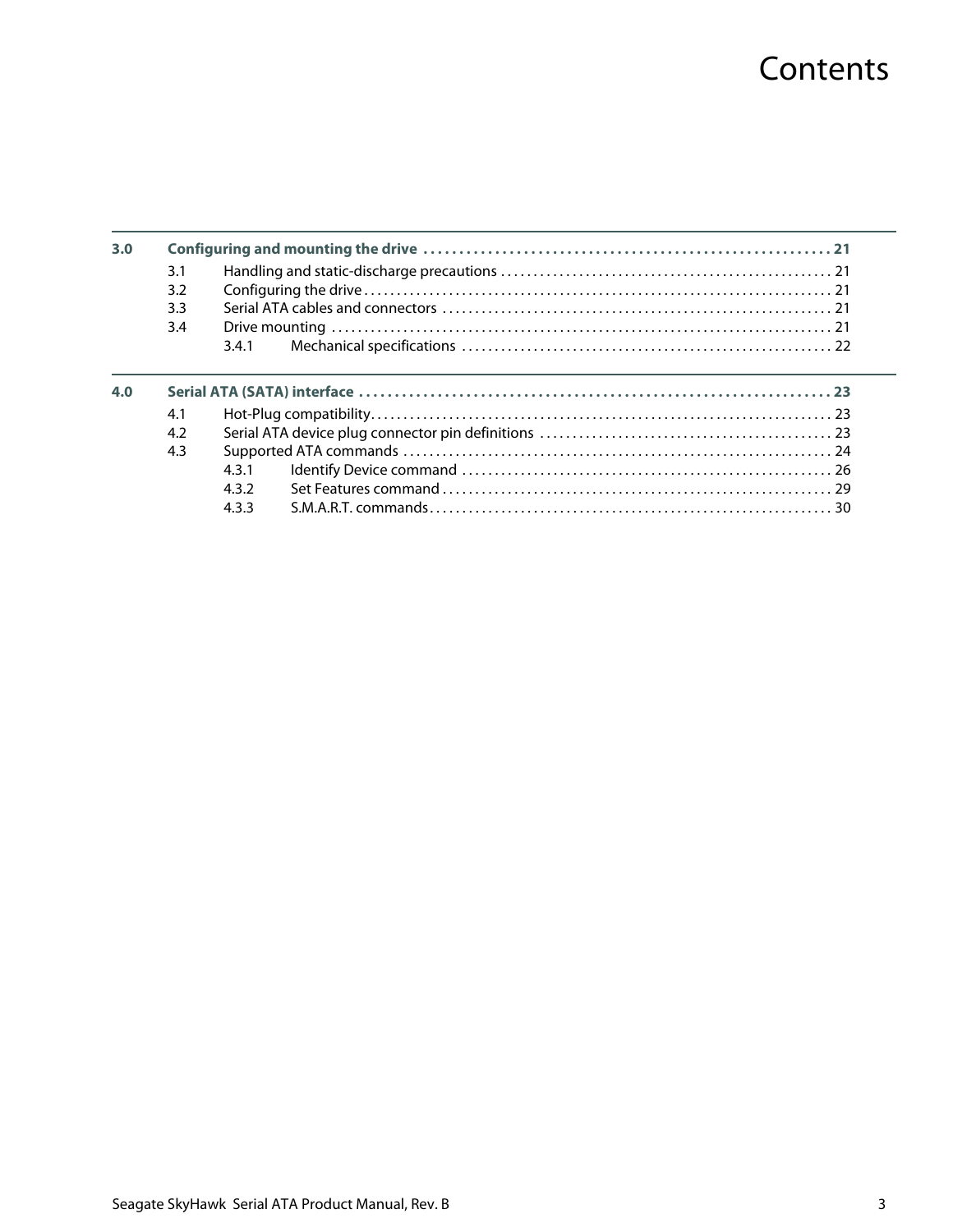# Seagate® Technology Support Services

<span id="page-4-0"></span>For information regarding online support and services, visit: [http://www.sea](http://www.seagate.com/contacts/)gate.com/contacts/ [For information regarding Warranty Support, visit: h](http://www.seagate.com/support/warranty-and-replacements/)ttp://www.seagate.com/support/warranty-and-replacements/ For information regarding data recovery services, visit: [http://www.seagate.com/services-software/recover/](http://www.seagate.com/services-software/data-recovery-services/) [For Seagate OEM, Distribution partner and reseller portals, visit: h](http://www.seagate.com/partners/)ttp://www.seagate.com/partners/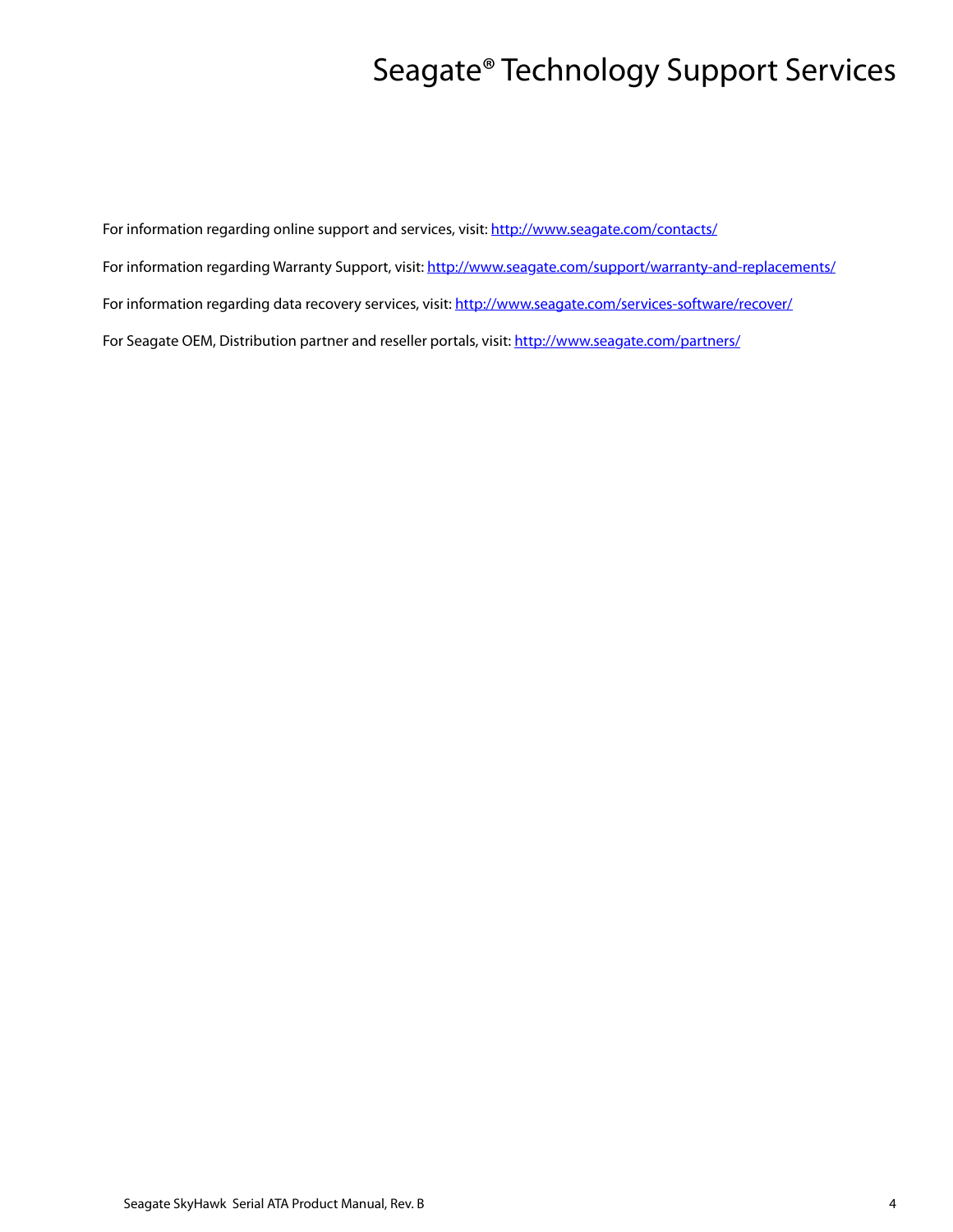# <span id="page-5-0"></span>**1.0 Introduction**

This manual describes the functional, mechanical and interface specifications for the following: Seagate® SkyHawk™ Serial ATA model drives::

| <b>5xxE Standard models</b> |  |
|-----------------------------|--|
| ST8000VX004                 |  |

These drives provide the following key features:

- 7200 RPM spindle speed.
- Full-track multiple-sector transfer capability without local processor intervention.
- High instantaneous (burst) data-transfer rates (up to 600MB per second).
- Native Command Queuing with command ordering to increase performance in demanding applications.
- Perpendicular recording technology provides the drives with increased areal density.
- PowerChoice™ for selectable power savings
- SeaTools™ diagnostic software performs a drive self-test that eliminates unnecessary drive returns.
- State-of-the-art cache and on-the-fly error-correction algorithms.
- Support for S.M.A.R.T. drive monitoring and reporting.
- Supports latching SATA cables and connectors.
- Tarnish-resistant components to help protect drive from environmental elements, increasing field reliability.
- Worldwide Name (WWN) capability uniquely identifies the drive.

Seagate recommends validating the configuration with the selected HBA/<br>RAID controller manufacturer to ensure use of full capacity is supported RAID controller manufacturer to ensure use of full capacity is supported.

# <span id="page-5-1"></span>**1.1 About the Serial ATA interface**

The Serial ATA interface provides several advantages over the traditional (parallel) ATA interface. The primary advantages include:

- Easy installation and configuration with true plug-and-play connectivity. It is not necessary to set any jumpers or other configuration options.
- Thinner and more flexible cabling for improved enclosure airflow and ease of installation.
- Scalability to higher performance levels.

In addition, Serial ATA makes the transition from parallel ATA easy by providing legacy software support. Serial ATA was designed to allow users to install a Serial ATA host adapter and Serial ATA disk drive in the current system and expect all of the existing applications to work as normal.

The Serial ATA interface connects each disk drive in a point-to-point configuration with the Serial ATA host adapter. There is no master/slave relationship with Serial ATA devices like there is with parallel ATA. If two drives are attached on one Serial ATA host adapter, the host operating system views the two devices as if they were both "masters" on two separate ports. This essentially means both drives behave as if they are Device 0 (master) devices.

**Note** The host adapter may, optionally, emulate a master/slave environment to host software where two devices on separate Serial ATA ports are represented to host software as a Device 0 (master) and Device 1 (slave) accessed at the same set of host bus addresses. A host adapter that emulates a master/ slave environment manages two sets of shadow registers. This is not a typical Serial ATA environment.

The Serial ATA host adapter and drive share the function of emulating parallel ATA device behavior to provide backward compatibility with existing host systems and software. The Command and Control Block registers, PIO and DMA data transfers, resets, and interrupts are all emulated.

The Serial ATA host adapter contains a set of registers that shadow the contents of the traditional device registers, referred to as the Shadow Register Block. All Serial ATA devices behave like Device 0 devices. For additional information about how Serial ATA emulates parallel ATA, refer to the "Serial ATA: High Speed Serialized AT Attachment" specification. The specification can be downloaded from [www.serialata.or](http://www.serialata.org)g.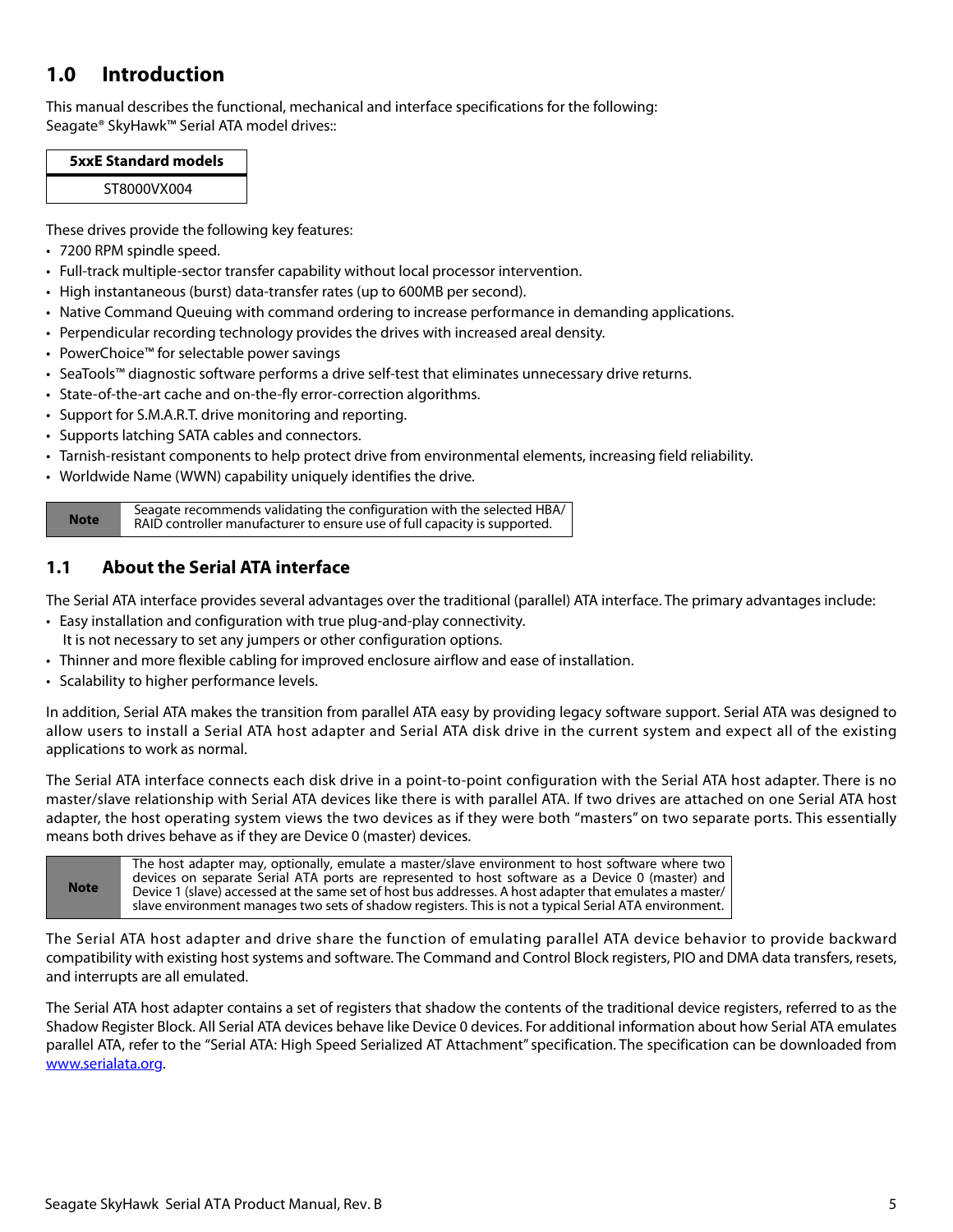# <span id="page-6-0"></span>**2.0 Drive specifications**

Unless otherwise noted, all specifications are measured under ambient conditions, at 25°C, and nominal power. For convenience, the phrases the drive and this drive are used throughout this manual to indicate the following drive models

| <b>5xxE Standard models</b> |  |
|-----------------------------|--|
| ST8000VX004                 |  |

# <span id="page-6-1"></span>**2.1 Specification summary tables**

The specifications listed in the following tables are for quick reference. For details on specification measurement or definition, see the appropriate section of this manual.

## *Table 1 Drive specifications summary*

| <b>Drive specification</b>                              | ST8000VX004                                                         |  |
|---------------------------------------------------------|---------------------------------------------------------------------|--|
| Formatted (512 bytes/sector)#                           | 8TB                                                                 |  |
| <b>Guaranteed sectors</b>                               | (see Section 2.2)                                                   |  |
| Heads                                                   | 10                                                                  |  |
| <b>Discs</b>                                            | 5                                                                   |  |
| Bytes per logical sector                                | 512                                                                 |  |
| Bytes per physical sector                               | 4096                                                                |  |
| Recording density, KBPI (Kb/in max)                     | 2509                                                                |  |
| Track density, KTPI (ktracks/in, 0 skew)                | 371                                                                 |  |
| Areal density, (Gb/in <sup>2</sup> , @ 0 skew mid-disk) | 930                                                                 |  |
| Spindle speed (RPM)                                     | 7200                                                                |  |
| Internal data transfer rate (Mb/s max)                  | 2850                                                                |  |
| Sustained data transfer rate OD (MiB/s max)             | 200 (210 MB/s max)                                                  |  |
| I/O data-transfer rate (MB/s max)                       | 600                                                                 |  |
| ATA data-transfer modes supported                       | PIO modes 0-4<br>Multiword DMA modes 0-2<br>Ultra DMA modes 0-6     |  |
| Cache buffer                                            | 256MB (262,144KB)                                                   |  |
| Weight: (maximum)                                       | 716g (1.579 lb)                                                     |  |
| Average latency                                         | 4.16ms                                                              |  |
| Power-on to ready (sec) (typ/max)                       | 23/30                                                               |  |
| Standby to ready (sec) (typ/max)                        | 23/30                                                               |  |
| Startup current (typical) 12V (peak)                    | 1.8A                                                                |  |
| Voltage tolerance (including noise)                     | $5V + 10/-5%$<br>12V ±10%                                           |  |
| Non-Operating temperature                               | -40° to 70°C (Ambient Temperature, see sections 2.6 and 2.11)       |  |
| Operating temperature*                                  | 5°C                                                                 |  |
| Operating temperature <sup>*</sup>                      | 70°C                                                                |  |
| Temperature gradient (°C per hour max)                  | 20°C (operating)<br>30°C (nonoperating)                             |  |
| Relative humidity*                                      | 5% to 95% (operating)<br>5% to 95% (nonoperating)                   |  |
| Relative humidity gradient                              | 30% per hour max                                                    |  |
| Altitude, operating                                     | -304.8 m to 3,048 m<br>$(-1000 \text{ ft to } 10,000 + \text{ ft})$ |  |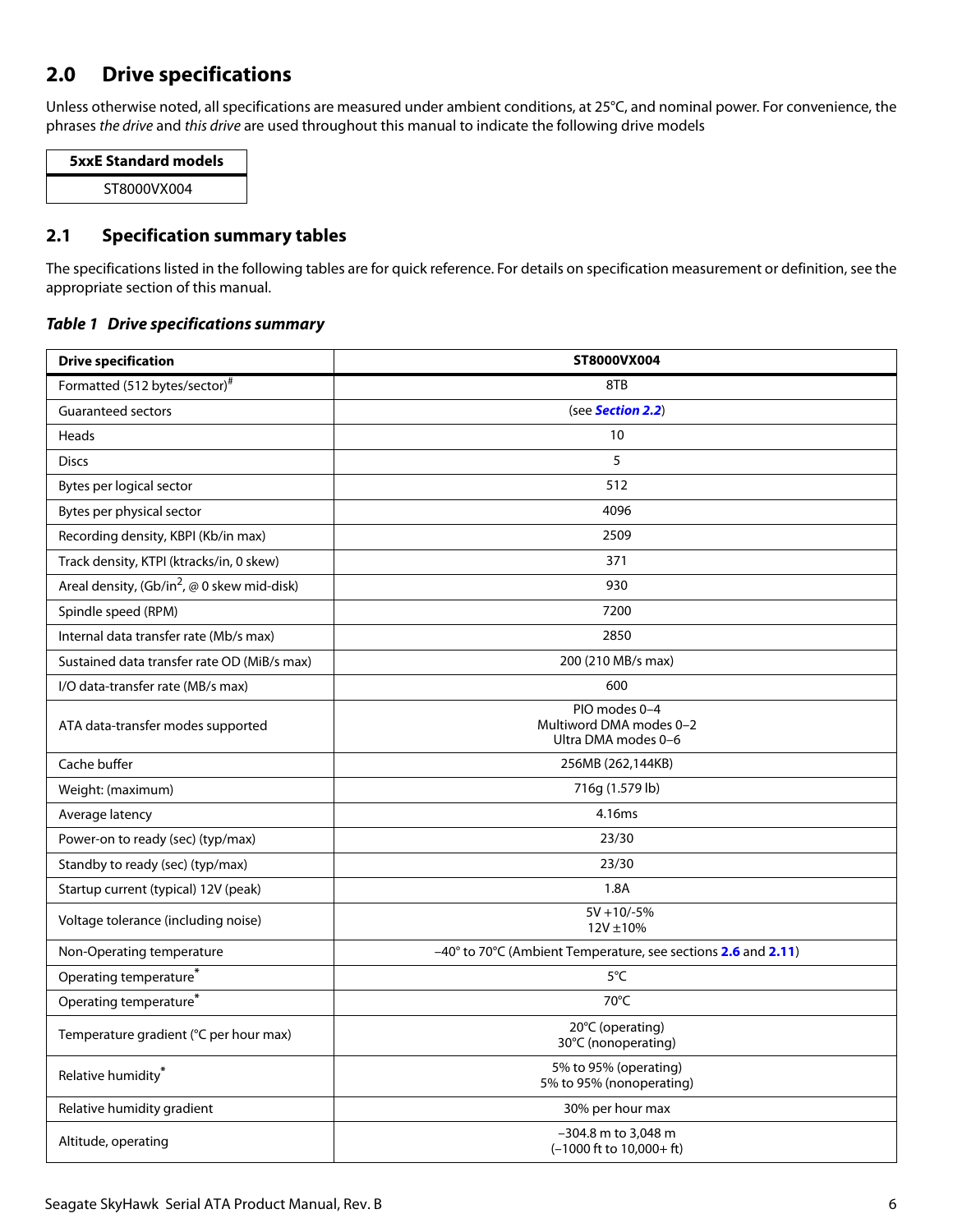| <b>Drive specification</b>                                              | ST8000VX004                                                                                                                                                                                                                                                                                                                                                                                                                           |
|-------------------------------------------------------------------------|---------------------------------------------------------------------------------------------------------------------------------------------------------------------------------------------------------------------------------------------------------------------------------------------------------------------------------------------------------------------------------------------------------------------------------------|
| Altitude, nonoperating<br>(below mean sea level, max)                   | -304.8 m to 12,192 m<br>$(-1000$ ft to $40.000 + ft$ )                                                                                                                                                                                                                                                                                                                                                                                |
| Operational Shock (max at 2 ms - typical)                               | Read 70 Gs / Write 40 Gs                                                                                                                                                                                                                                                                                                                                                                                                              |
| Non-Operational Shock (max at 2 ms - typical)                           | 300 Gs                                                                                                                                                                                                                                                                                                                                                                                                                                |
| Vibration, operating                                                    | $5-22$ Hz:<br>0.25 Gs, Limited displacement<br>22-350 Hz: 0.50 Gs<br>350-500 Hz: 0.25 Gs                                                                                                                                                                                                                                                                                                                                              |
| Operation Rotational vibration                                          | 20-1500Hz: 12.5 rads/s <sup>2</sup>                                                                                                                                                                                                                                                                                                                                                                                                   |
| Vibration, nonoperating                                                 | 10-500 Hz: 5.0 Grms ref                                                                                                                                                                                                                                                                                                                                                                                                               |
| Drive acoustics, sound power (bels)                                     |                                                                                                                                                                                                                                                                                                                                                                                                                                       |
| Idle                                                                    | 2.8 (typical)<br>$3.0$ (max)<br>During periods of drive idle, some offline activity may occur according to the<br>SMART specification, which may increase acoustic and power to operational levels.                                                                                                                                                                                                                                   |
| Performance seek                                                        | 3.2 (typical)<br>$3.4$ (max)                                                                                                                                                                                                                                                                                                                                                                                                          |
| Nonrecoverable read errors                                              | 1 sector per 10 <sup>15</sup> bits read                                                                                                                                                                                                                                                                                                                                                                                               |
| Annualized Failure Rate (AFR)*                                          | 0.87% based on 8760 POH                                                                                                                                                                                                                                                                                                                                                                                                               |
| Maximum Rated Workload <sup>*</sup>                                     | Maximum rate of <180TB/year<br>Workloads exceeding the annualized rate may degrade the drive MTBF and impact product<br>reliability. The Annualized Workload Rate is in units of TB per year, or TB per 8760 power on<br>hours. Workload Rate = TB transferred * (8760 / recorded power on hours).                                                                                                                                    |
| Warranty                                                                | To determine the warranty for a specific drive, use a web browser to access the following web<br>page: http://www.seagate.com/support/warranty-and-replacements/.<br>From this page, click on the "Is my Drive under Warranty" link. The following are required to<br>be provided: the drive serial number, model number (or part number) and country of<br>purchase. The system will display the warranty information for the drive. |
| Load-unload cycles (command controlled)                                 | 300,000                                                                                                                                                                                                                                                                                                                                                                                                                               |
| Supports Hotplug operation per<br>Serial ATA Revision 3.3 specification | Yes                                                                                                                                                                                                                                                                                                                                                                                                                                   |

# One GB equals one billion bytes when referring to hard drive capacity. Accessible capacity may vary depending on operating environment and formatting.

<span id="page-7-2"></span>\* See **[Section 2.11, "Reliability"](#page-15-0)** for rated MTBF device operating condition requirements.

# <span id="page-7-0"></span>**2.2Formatted capacity**

| <b>ST models</b> | <b>Formatted capacity*</b> | <b>Guaranteed sectors</b> | Bytes per logical sector |
|------------------|----------------------------|---------------------------|--------------------------|
| ST8000VX004      | 8TB                        | 15,628,053,168            | ے ا د                    |

\* One GB equals one billion bytes when referring to hard drive capacity. Accessible capacity may vary depending on operating environment and formatting.

## <span id="page-7-1"></span>**2.2.1 LBA mode**

When addressing these drives in LBA mode, all blocks (sectors) are consecutively numbered from 0 to  $n-1$ , where n is the number of guaranteed sectors as defined above.

See **[Section 4.3.1, "Identify Device command"](#page-26-0)** (words 60-61 and 100-103) for additional information about 48-bit addressing support of drives with capacities over 137GB.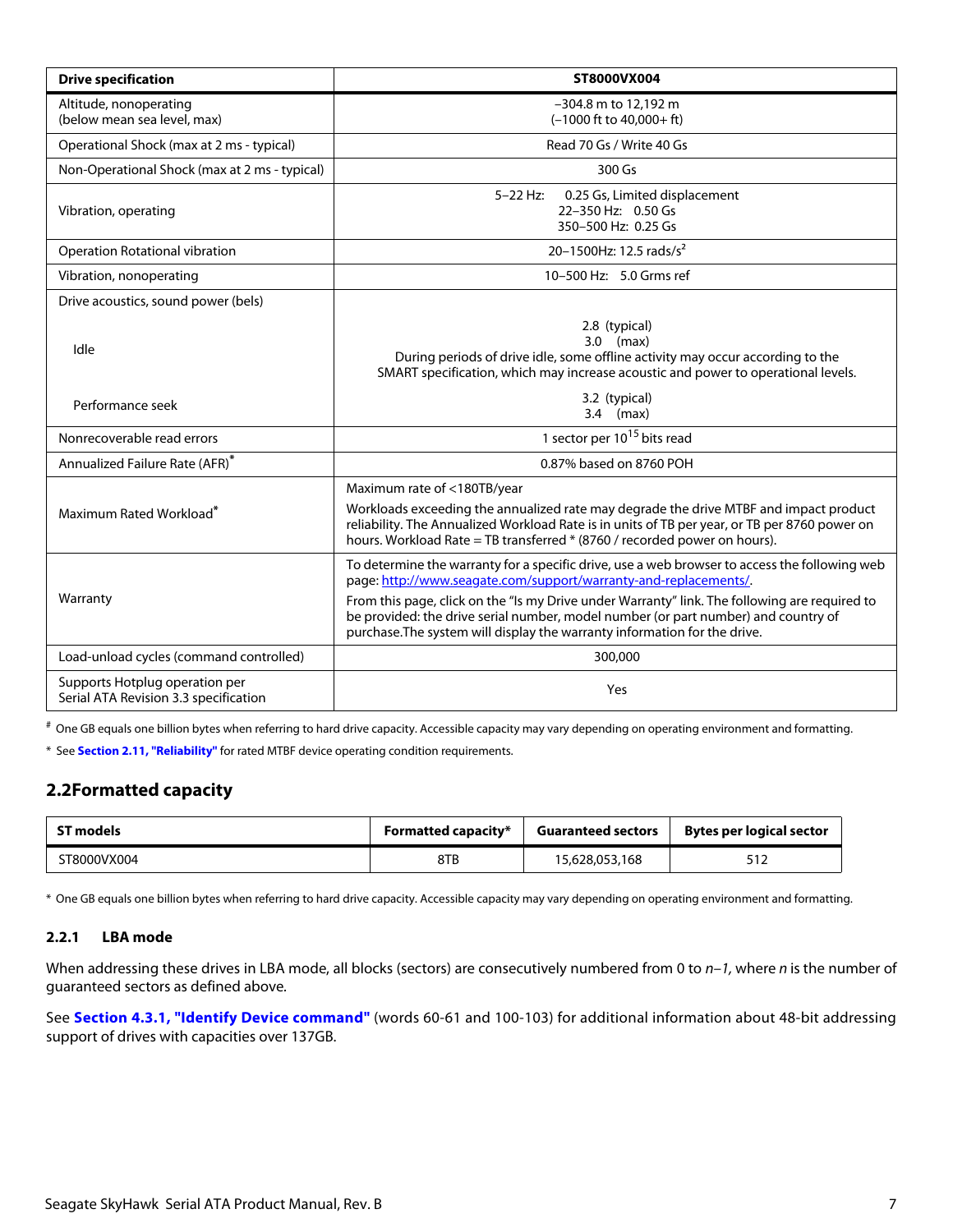# <span id="page-8-0"></span>**2.3 Recording and interface technology**

| Interface                                                     | Serial ATA (SATA)      |
|---------------------------------------------------------------|------------------------|
| Recording method                                              | Perpendicular          |
| Recording density, KBPI (Kb/in max)                           | 2509                   |
| Track density, KTPI (ktracks/in, 0 Skew)                      | 371                    |
| Areal density (Gb/in <sup>2</sup> , $\omega$ 0 skew mid-disk) | 930                    |
| Spindle speed (RPM) $(\pm 0.2\%)$                             | 7200                   |
| Internal data transfer rate (Mb/s max)                        | 2850                   |
| Sustained data transfer rate (MiB/s max)                      | 200 (210 MB/s max)     |
| I/O data-transfer rate (MB/s max)                             | 600 (Ultra DMA mode 5) |

# <span id="page-8-1"></span>**2.4 Start/stop times**

| Power-on to Ready (sec) (typ/max) | 23/30 |
|-----------------------------------|-------|
| Standby to Ready (sec) (typ/max)  | 23/30 |
| Ready to spindle stop (sec) (max) | 23    |

# <span id="page-8-2"></span>**2.5 Power specifications**

The drive receives DC power (+5V or +12V) through a native SATA power connector. **[See Figure 2 on page 21](#page-21-5)** .

### <span id="page-8-3"></span>**2.5.1 Power consumption**

Power requirements for the drives are listed in **Table 2**. Typical power measurements are based on an average of drives tested, under nominal conditions, using 5.0V and 12.0V input voltage at 25°C ambient temperature.

## *Table 2 DC Power Requirements*

| <b>Power Dissipation</b> | Avg (25°C) (Watts) | <b>Avg 5V typical (Amps)</b> | Avg 12V typical (Amps) |
|--------------------------|--------------------|------------------------------|------------------------|
| Spinup (max)             |                    |                              | 1.8A                   |
| Idle <sup>1</sup>        | 7.06               | 0.233                        | 0.501                  |
| Operating*               | 8.73               | 0.332                        | 0.590                  |
| Standby                  | 0.96               | 0.166                        | 0.011                  |
| Sleep                    | 0.96               | 0.166                        | 0.011                  |

1. During periods of drive idle, some offline activity may occur according to the S.M.A.R.T. specification, which may increase acoustic and power to operational levels.

<span id="page-8-4"></span>Based on IDEMA 3 stream workload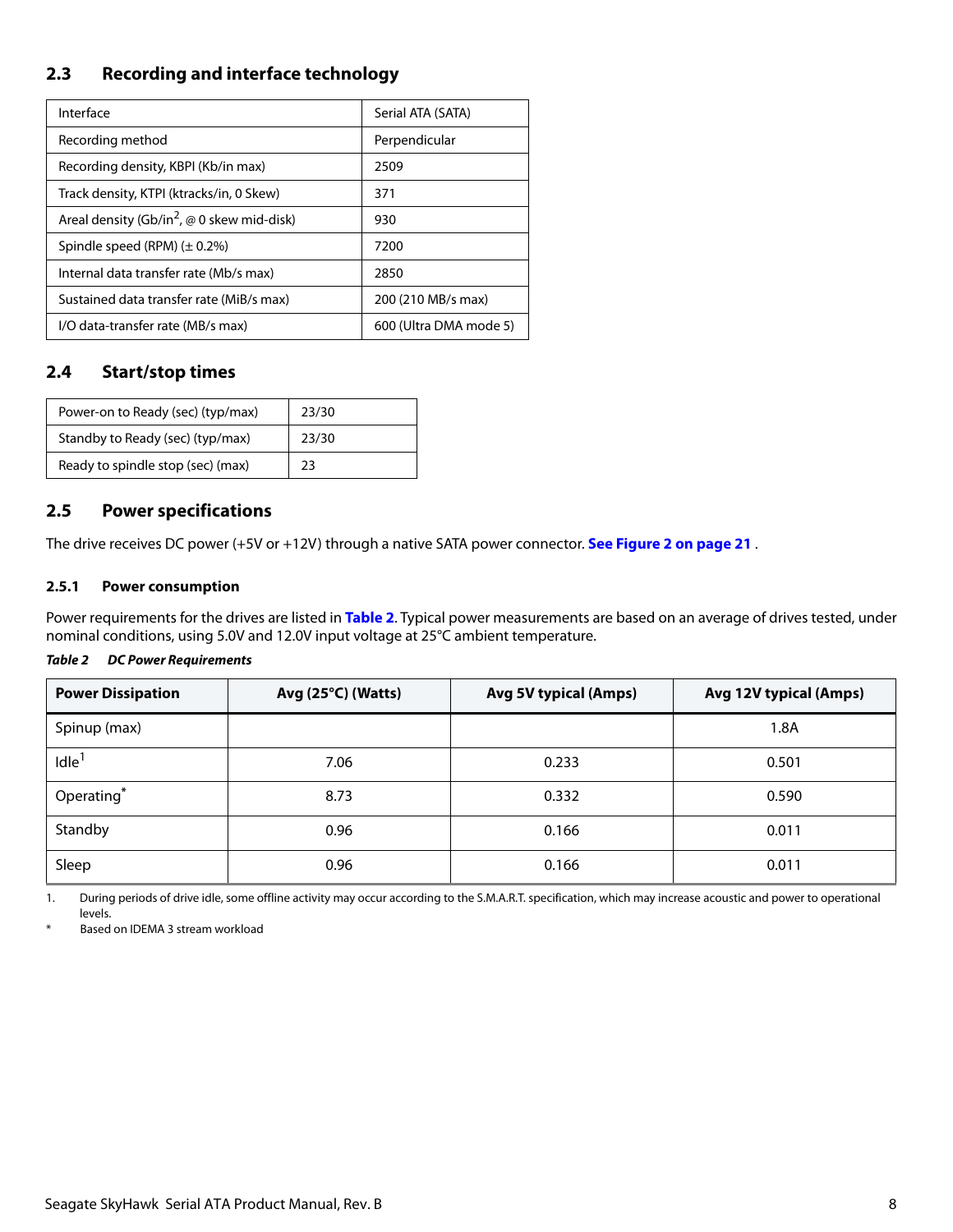## **2.5.1.1 Typical current profiles**



#### **Figure 1. Typical 12V startup and operation current profile**

#### <span id="page-9-0"></span>**2.5.2 Conducted noise**

Input noise ripple is measured at the host system power supply across an equivalent 80-ohm resistive load on the +12 V line or an equivalent 15-ohm resistive load on the +5V line.

- Using 12V power, the drive is expected to operate with a maximum of 120mV peak-to-peak square-wave injected noise at up to 10MHz.
- Using 5V power, the drive is expected to operate with a maximum of 100mV peak-to-peak square-wave injected noise at up to 10MHz.

**Note** Equivalent resistance is calculated by dividing the nominal voltage by the typical RMS read/write current.

#### <span id="page-9-1"></span>**2.5.3 Voltage tolerance**

Voltage tolerance (including noise):

 $5V +10/-5\%$  12V ± 10%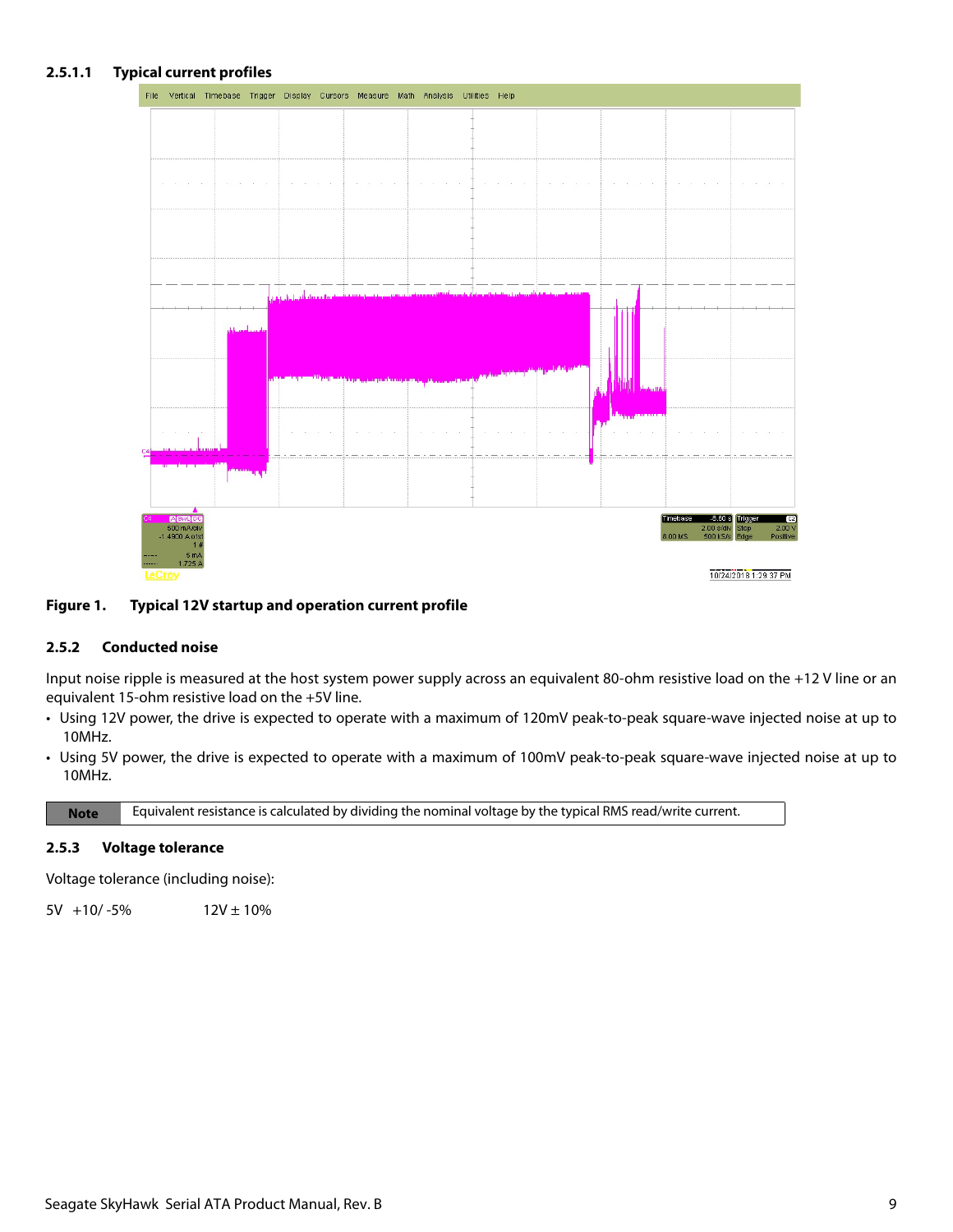## <span id="page-10-0"></span>**2.5.4 Extended Power Conditions - PowerChoice**™

Utilizing the load/unload architecture a programmable power management interface is provided to tailor systems for reduced power consumption and performance requirements.

The table below lists the supported power conditions available in PowerChoice. Power conditions are ordered from highest power consumption (and shortest recovery time) to lowest power consumption (and longest recovery time) as follows: Idle a power >= Idle b power >= Idle c power >= Standby z power. The further users go down in the table, the more power savings is actualized. For example, Idle b results in greater power savings than the Idle a power condition. Standby results in the greatest power savings.

| <b>Power Condition Name</b> | <b>Power Condition ID</b> | <b>Description</b>                                 |
|-----------------------------|---------------------------|----------------------------------------------------|
| Idle a                      | 81 <sub>H</sub>           | Reduced electronics                                |
| Idle b                      | 82 <sub>H</sub>           | Heads unloaded. Disks spinning at full RPM         |
| Idle c                      | 83 <sub>H</sub>           | Heads unloaded. Disks spinning at reduced RPM      |
| Standby z                   | 00 <sub>H</sub>           | Heads unloaded. Motor stopped (disks not spinning) |

Each power condition has a set of current, saved and default settings. Default settings are not modifiable. Default and saved settings persist across power-on resets. The current settings do not persist across power-on resets. At the time of manufacture, the default, saved and current settings are in the Power Conditions log match.

#### **PowerChoice is invoked using one of two methods**

- Automatic power transitions which are triggered by expiration of individual power condition timers. These timer values may be customized and enabled using the Extended Power Conditions (EPC) feature set using the standardized Set Features command interface.
- Immediate host commanded power transitions may be initiated using an EPC Set Features "Go to Power Condition" subcommand to enter any supported power condition. Legacy power commands Standby Immediate and Idle Immediate also provide a method to directly transition the drive into supported power conditions.

#### **PowerChoice exits power saving states under the following conditions**

- Any command which requires the drive to enter the PM0: Active state (media access)
- Power on reset

## **PowerChoice provides the following reporting methods for tracking purposes**

Check Power Mode Command

• Reports the current power state of the drive

Identify Device Command

- EPC Feature set supported flag
- EPC Feature enabled flag is set if at least one Idle power condition timer is enabled

Power Condition Log reports the following for each power condition

- Nominal recovery time from the power condition to active
- If the power condition is Supported, Changeable, and Savable
- Default enabled state, and timer value
- Saved enabled state, and timer value
- Current enabled state, and timer value

# S.M.A.R.T. Read Data Reports

- Attribute 192 Emergency Retract Count
- Attribute 193 Load/Unload Cycle Count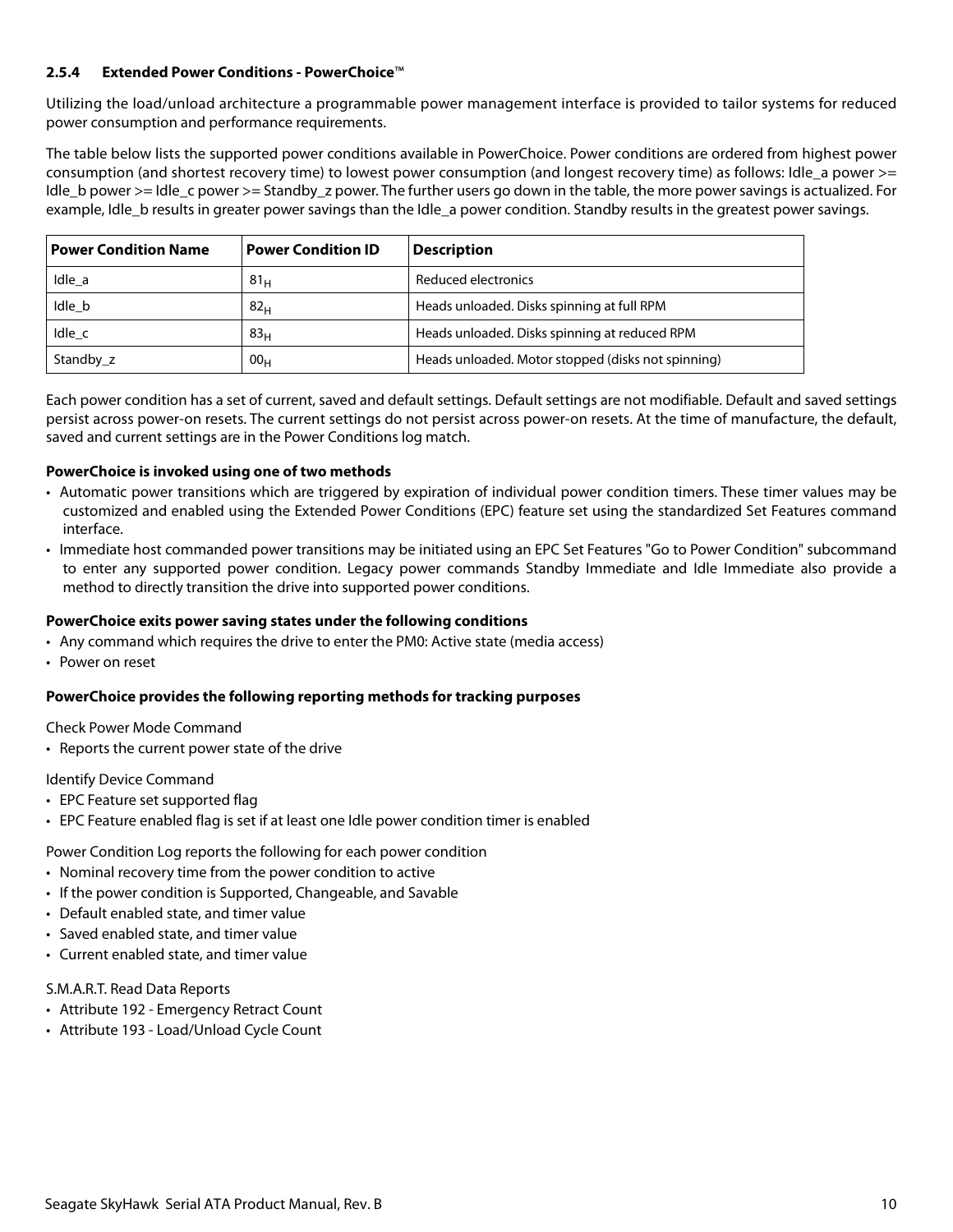#### **PowerChoice Manufacture Default Power Condition Timer Values**

Default power condition timer values have been established to assure product reliability and data integrity. A minimum timer value threshold of two minutes ensures the appropriate amount of background drive maintenance activities occur. Attempting to set a timer values less than the specified minimum timer value threshold will result in an aborted EPC "Set Power Condition Timer" subcommand.

| <b>Power Condition Name</b> | <b>Manufacturer Default Timer Values</b> |
|-----------------------------|------------------------------------------|
| Idle a                      | 100 msec                                 |
| Idle b                      | 2 min                                    |
| Idle c                      | 4 min                                    |
| Standby_z                   | $15 \text{ min}$                         |

Setting power condition timer values less than the manufacturer specified defaults or issuing the EPC "Go to Power Condition" subcommand at a rate exceeding the default timers may limit this products reliability and data integrity.

#### **PowerChoice Supported Extended Power Condition Feature Subcommands**

| <b>EPC Subcommand</b> | <b>Description</b>                      |
|-----------------------|-----------------------------------------|
| 00 <sub>H</sub>       | <b>Restore Power Condition Settings</b> |
| 01 <sub>H</sub>       | Go to Power Condition                   |
| 02 <sub>H</sub>       | Set Power Condition Timer               |
| 03 <sub>H</sub>       | Set Power Condition State               |
| 04 <sub>H</sub>       | <b>Enable EPC Feature Set</b>           |
| 05 <sub>H</sub>       | Disable EPC Feature Set                 |

#### **PowerChoice Supported Extended Power Condition Identifiers**

| <b>Power Condition Identifiers</b> | <b>Power Condition Name</b> |
|------------------------------------|-----------------------------|
| 00 <sub>H</sub>                    | Standby z                   |
| $01 - 80_H$                        | Reserved                    |
| 81 <sub>H</sub>                    | Idle_a                      |
| 82 <sub>H</sub>                    | Idle_b                      |
| 83 <sub>H</sub>                    | $Idle_{c}$                  |
| $84 - FE_H$                        | Reserved                    |
| FF <sub>H</sub>                    | All EPC Power Conditions    |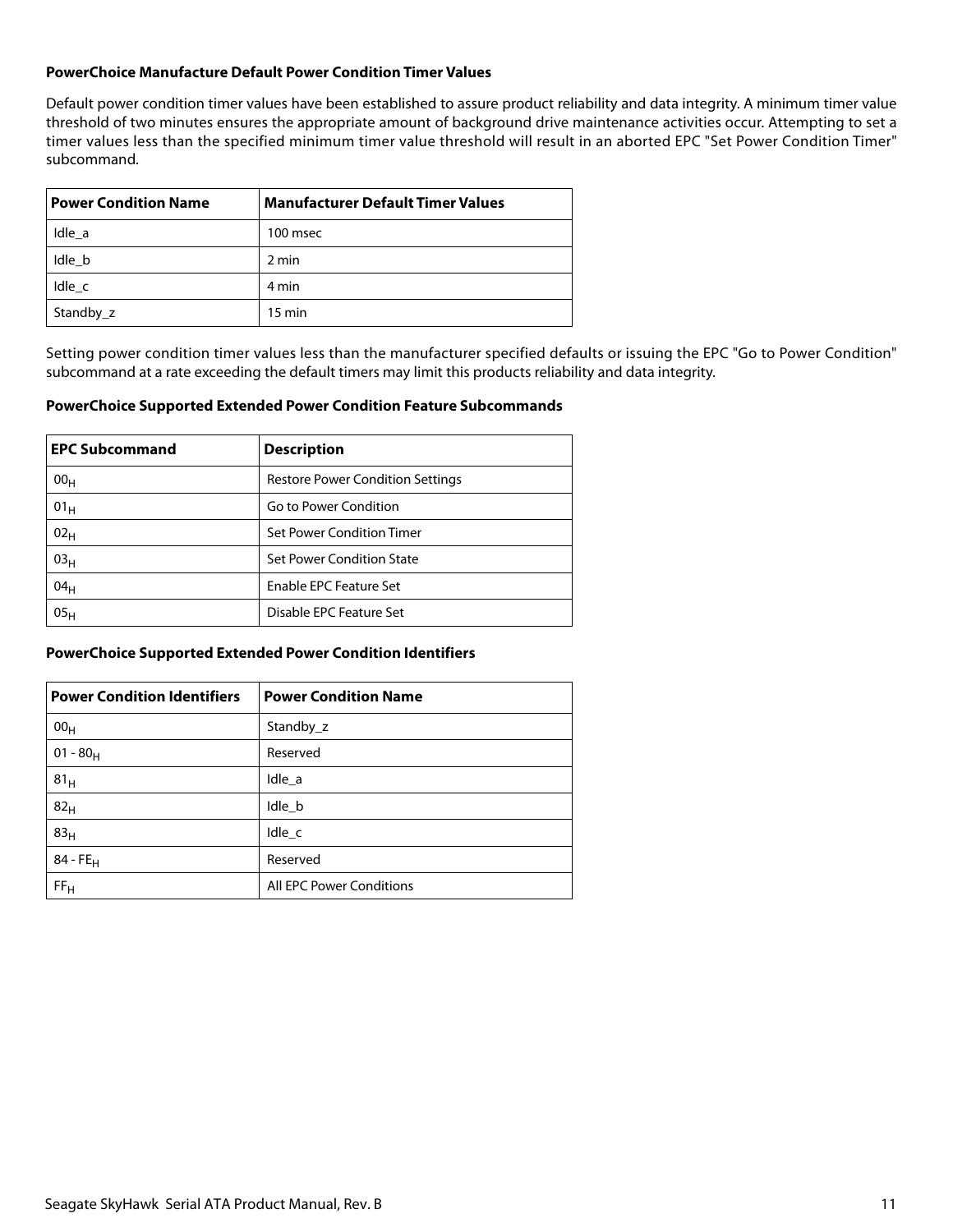# <span id="page-12-0"></span>**2.6 Environmental limits**

Temperature and humidity values experienced by the drive must be such that condensation does not occur on any drive part. Altitude and atmospheric pressure specifications are referenced to a standard day at 58.7°F (14.8°C).

**Note.** To maintain optimal performance drives should be run at nominal drive temperatures and humidity.

See **[Section 2.11, "Reliability"](#page-15-0)** for rated MTBF device operating condition requirements.

#### a. Operating

41°F to 158°F (5°C to 70°C) temperature range with a maximum temperature gradient of 36°F (20°C) per hour as reported by the drive.

The maximum allowable drive reported temperature is 158°F (70°C).

Air flow may be required to achieve consistent nominal drive temperature values (see **[Section 3.4](#page-21-4)**). To confirm that the required cooling is provided for the electronics and HDA, place the drive in its final mechanical configuration, and perform random write/read operations. After the temperatures stabilize, monitor the current drive temperature using the SMART temperature attribute 194 or Device Statistics log 04h page 5.

b. Non-operating

–40° to 158°F (–40° to 70°C) package ambient with a maximum gradient of 36°F (20°C) per hour. This specification assumes that the drive is packaged in the shipping container designed by Seagate for use with drive.

#### <span id="page-12-1"></span>**2.6.1 Humidity**

The values below assume that no condensation on the drive occurs. Maximum wet bulb temperature is 84.2°F (29°C).

#### **2.6.1.1 Relative humidity**

| Operating:     | 5% to 95% non-condensing relative humidity with a maximum gradient of 20% per hour. |
|----------------|-------------------------------------------------------------------------------------|
| Non-operating: | 5% to 95% non-condensing relative humidity with a maximum gradient of 20% per hour. |

#### <span id="page-12-2"></span>**2.6.2 Effective Altitude (sea level)**

| Operating:     | $-304.8$ m to 3048 m (-1000 ft. to 10,000+ ft.)   |
|----------------|---------------------------------------------------|
| Non-operating: | $-304.8$ m to 12,192 m (-1000 ft. to 40,000+ ft.) |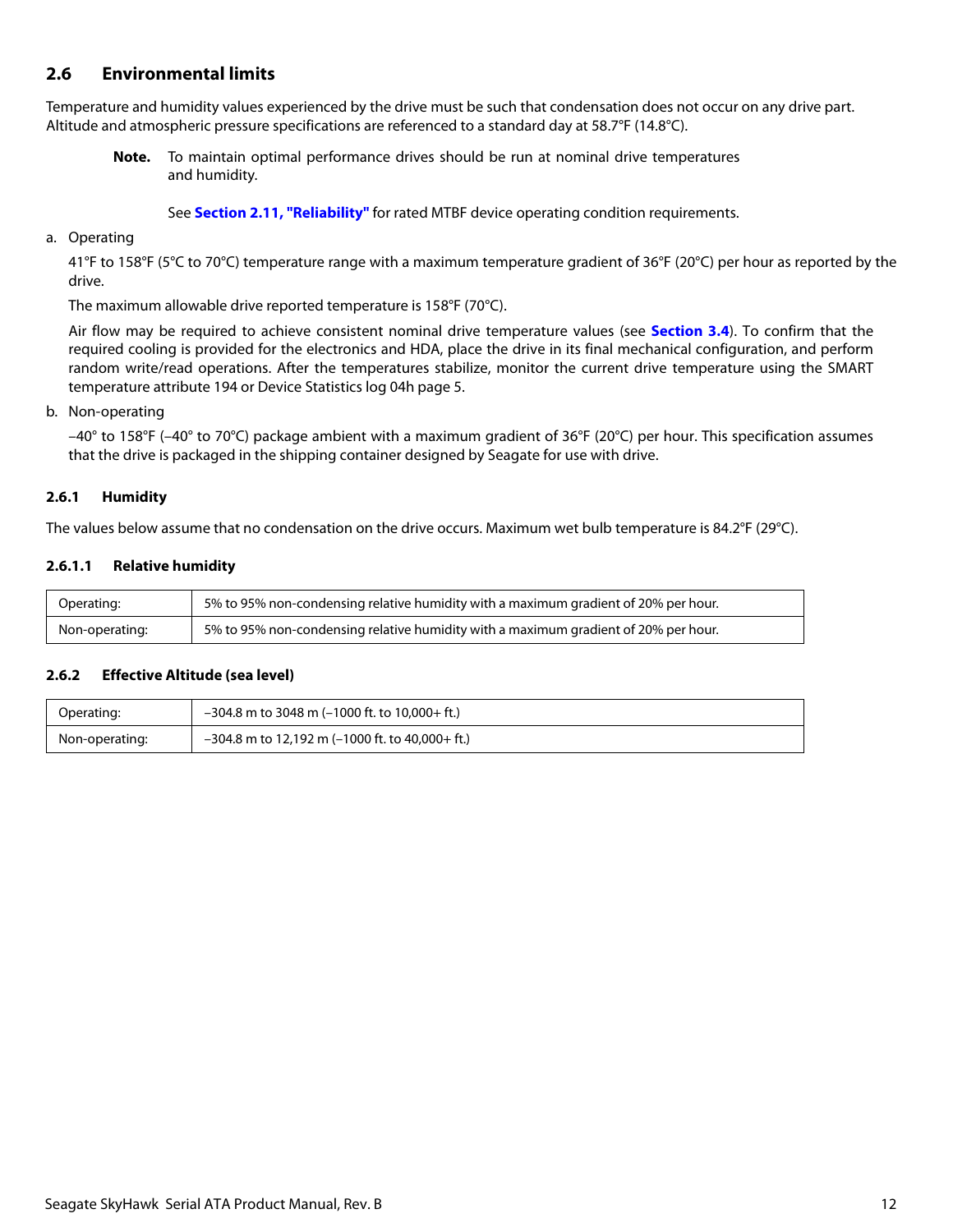# <span id="page-13-0"></span>**2.7 Shock and Vibration**

Shock and vibration measurements specified in this document are made directly on the drive itself and applied in the X, Y, and Z axis at the drive mounting point locations.

## <span id="page-13-1"></span>**2.7.1 Shock**

#### a. Operating

The drive will operate without error while subjected to intermittent shock pulses not exceeding 70 Gs (read) and 40 Gs (write) at a maximum duration of 2ms.

## b. Non-operating

The drive will operate without non-recoverable errors after being subjected to shock pulses not exceeding 300g at a maximum duration of 2ms.

## <span id="page-13-2"></span>**2.7.2 Vibration**

a. Linear Random Operating Vibration

The drive will operate without non-recoverable errors while being subjected to the random power spectral density noise specified below.

| PSD of 5-500 Hz random noise at 0.70 g rms |         |         |         |         |         |
|--------------------------------------------|---------|---------|---------|---------|---------|
| <b>Frequency (Hz)</b>                      |         | 20      | 200     | 250     | 500     |
| $G^2/Hz$                                   | 0.00025 | 0.00210 | 0.00210 | 0.00020 | 0.00020 |

### b. Random Rotary Operating Vibration

The drive will exhibit greater than 90% throughput for sequential and random write operations while subjected to the shaped random power spectral density noise specified below.

| PSD Profile 20-1500 Hz at 12.5 rad/sec^2 |    |     |     |      |
|------------------------------------------|----|-----|-----|------|
| <b>Frequency (Hz)</b>                    | 20 | 200 | 800 | 1500 |
|                                          |    |     |     |      |

c. Linear Random Non-Operating Vibration

The drive will not incur physical damage or have non-recoverable errors after being subjected to the power spectral density noise specified below.

| PSD Profile 2-500 Hz at 2.27 g rms |       |       |       |       |
|------------------------------------|-------|-------|-------|-------|
| Frequency(Hz)                      |       |       | 100   | 500   |
| $ G^2/HZ $                         | 0.001 | 0.030 | 0.030 | 0.001 |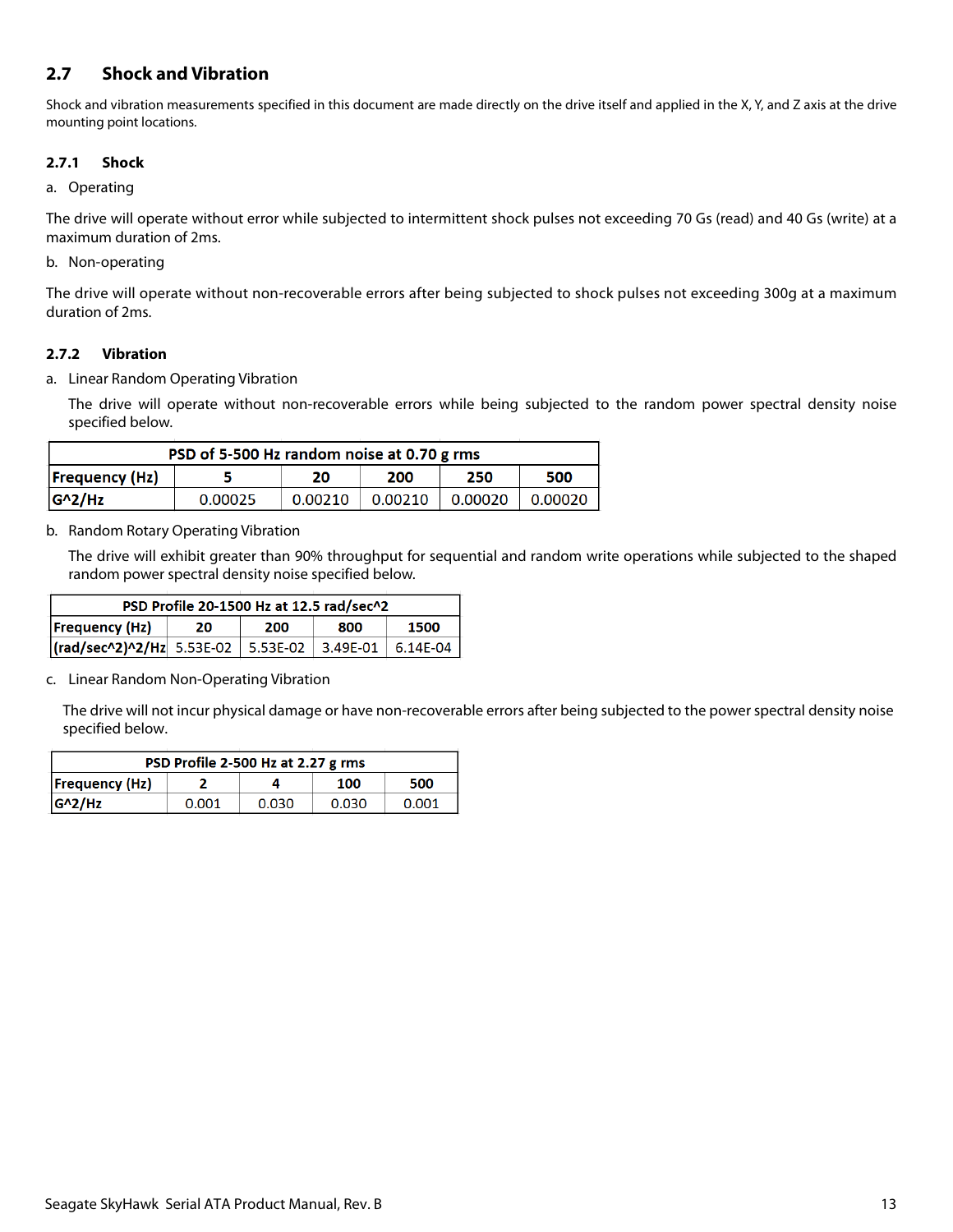# <span id="page-14-0"></span>**2.8 Acoustics**

Drive acoustics are measured as overall A-weighted acoustic sound power levels (no pure tones). All measurements are consistent with ISO document 7779. Sound power measurements are taken under essentially free-field conditions over a reflecting plane. For all tests, the drive is oriented with the cover facing upward.

| <b>Note</b> | For seek mode tests, the drive is placed in seek mode only.<br>The number of seeks per second is defined by the following equation: |
|-------------|-------------------------------------------------------------------------------------------------------------------------------------|
|             | (Number of seeks per second $= 0.4$ / (average latency + average access time )                                                      |

#### *Table 3 Fluid Dynamic Bearing (FDB) motor acoustics*

|            | Idle*                                | Performance seek                 |
|------------|--------------------------------------|----------------------------------|
| All models | $2.8$ bels (typ)<br>$3.0$ bels (max) | 3.2 bels (typ)<br>3.4 bels (max) |

\*During periods of drive idle, some offline activity may occur according to the S.M.A.R.T. specification, which may increase acoustic and power to operational levels.

# <span id="page-14-1"></span>**2.9 Test for Prominent Discrete Tones (PDTs)**

Seagate follows the ECMA-74 standards for measurement and identification of PDTs. An exception to this process is the use of the absolute threshold of hearing. Seagate uses this threshold curve (originated in ISO 389-7) to discern tone audibility and to compensate for the inaudible components of sound prior to computation of tone ratios according to Annex D of the ECMA-74 standards.

# <span id="page-14-2"></span>**2.10 Electromagnetic immunity**

When properly installed in a representative host system, the drive operates without errors or degradation in performance when subjected to the radio frequency (RF) environments defined in the following table:

| <b>Test</b>               | <b>Description</b>                                                                                | <b>Performance level</b> | Reference standard               |
|---------------------------|---------------------------------------------------------------------------------------------------|--------------------------|----------------------------------|
| Electrostatic discharge   | Contact, HCP, VCP: $\pm$ 4 kV; Air: $\pm$ 8 kV                                                    | B                        | EN 61000-4-2: 95                 |
| Radiated RF immunity      | 80 to 1000 MHz, 3 V/m,<br>80% AM with 1 kHz sine<br>900 MHz, 3 V/m, 50% pulse modulation @ 200 Hz | A                        | EN 61000-4-3:96<br>ENV 50204: 95 |
| Electrical fast transient | $\pm$ 1 kV on AC mains, $\pm$ 0.5 kV on external I/O                                              | B                        | EN 61000-4-4: 95                 |
| Surge immunity            | $\pm$ 1 kV differential, $\pm$ 2 kV common, AC mains                                              | B                        | EN 61000-4-5: 95                 |
| Conducted RF immunity     | 150 kHz to 80 MHz, 3 Vrms, 80% AM with 1 kHz sine                                                 | A                        | EN 61000-4-6: 97                 |
| Voltage dips, interrupts  | 0% open, 5 seconds<br>0% short, 5 seconds<br>40%, 0.10 seconds<br>70%, 0.01 seconds               | B                        | EN 61000-4-11:94                 |

#### *Table 4 Radio frequency environments*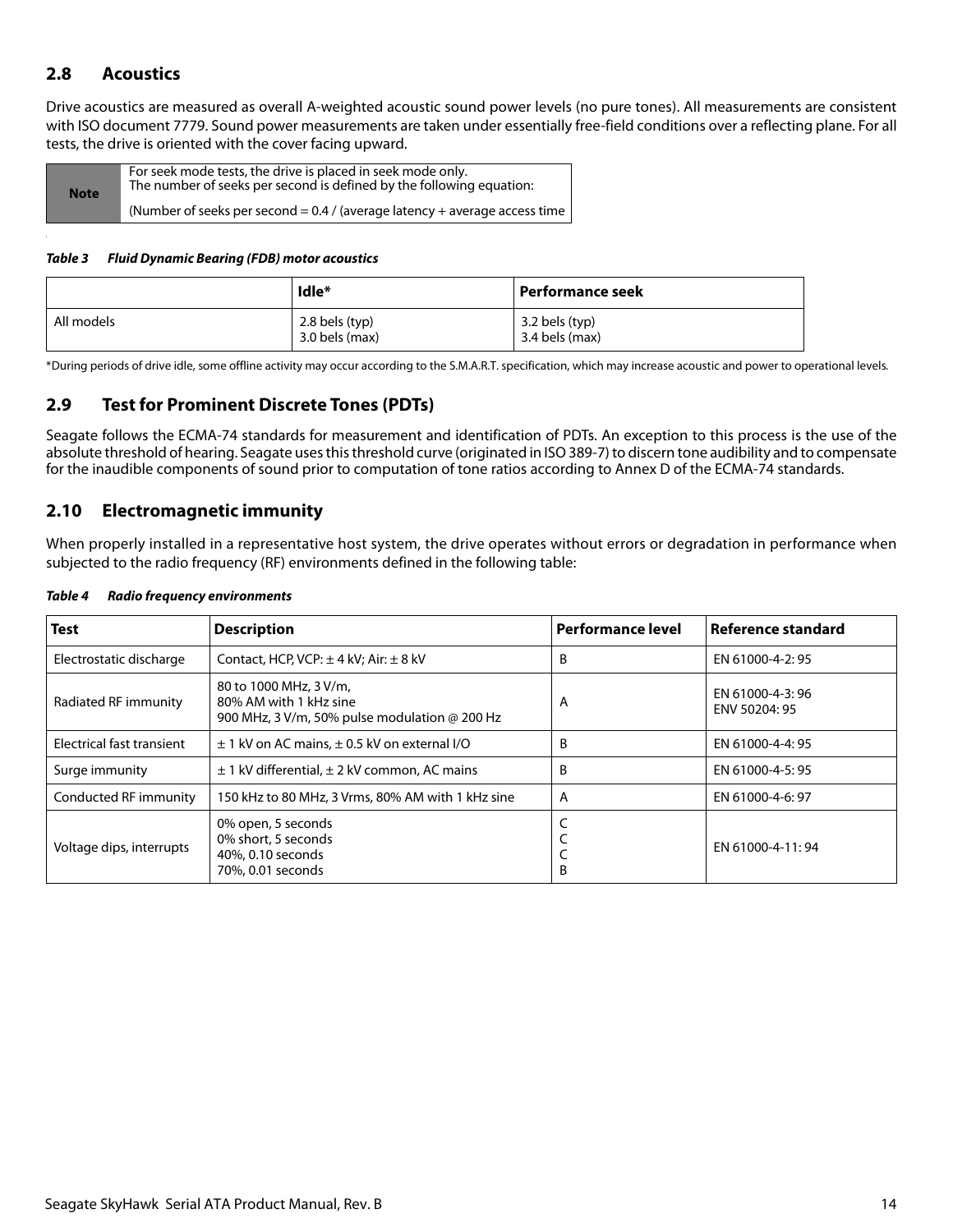# <span id="page-15-0"></span>**2.11 Reliability**

### <span id="page-15-1"></span>**2.11.1 Annualized Failure Rate (AFR) and Mean Time Between Failures (MTBF)**

The production disk drive shall achieve an annualized failure-rate of 0.87% (MTBF of 1,000,000 hours) over a 5 year service life when used in Surveillance Storage field conditions as limited by the following:

- 8760 power-on hours per year.
- HDA temperature as reported by the drive  $\epsilon$  = 40°C
- Ambient wet bulb temp  $<= 26^{\circ}C$
- Typical workload
- The AFR (MTBF) is a population statistic not relevant to individual units
- ANSI/ISA S71.04-2013 G2 classification levels and dust contamination to ISO 14644-1 Class 8 standards (as measured at the device)

The MTBF specification for the drive assumes the operating environment is designed to maintain nominal drive temperature and humidity. Occasional excursions in operating conditions between the rated MTBF conditions and the maximum drive operating conditions may occur without significant impact to the rated MTBF. However continual or sustained operation beyond the rated MTBF conditions will degrade the drive MTBF and reduce product reliability.

| Nonrecoverable read errors                 | 1 per $10^{15}$ bits read, max                                                                                                                                                                                                                                                                                                                                                                                                        |
|--------------------------------------------|---------------------------------------------------------------------------------------------------------------------------------------------------------------------------------------------------------------------------------------------------------------------------------------------------------------------------------------------------------------------------------------------------------------------------------------|
| Load unload cycles<br>(command controlled) | 300,000 cycles                                                                                                                                                                                                                                                                                                                                                                                                                        |
| Maximum Rated Workload                     | Maximum rate of <180TB/year<br>Workloads exceeding the annualized rate may degrade the drive MTBF and impact product<br>reliability. The Annualized Workload Rate is in units of TB per year, or TB per 8760 power on<br>hours. Workload Rate = TB transferred * (8760 / recorded power on hours).                                                                                                                                    |
| Warranty                                   | To determine the warranty for a specific drive, use a web browser to access the following web<br>page: http://www.seagate.com/support/warranty-and-replacements/.<br>From this page, click on the "Is my Drive under Warranty" link. The following are required to be<br>provided: the drive serial number, model number (or part number) and country of purchase.<br>The system will display the warranty information for the drive. |
| Preventive maintenance                     | None required.                                                                                                                                                                                                                                                                                                                                                                                                                        |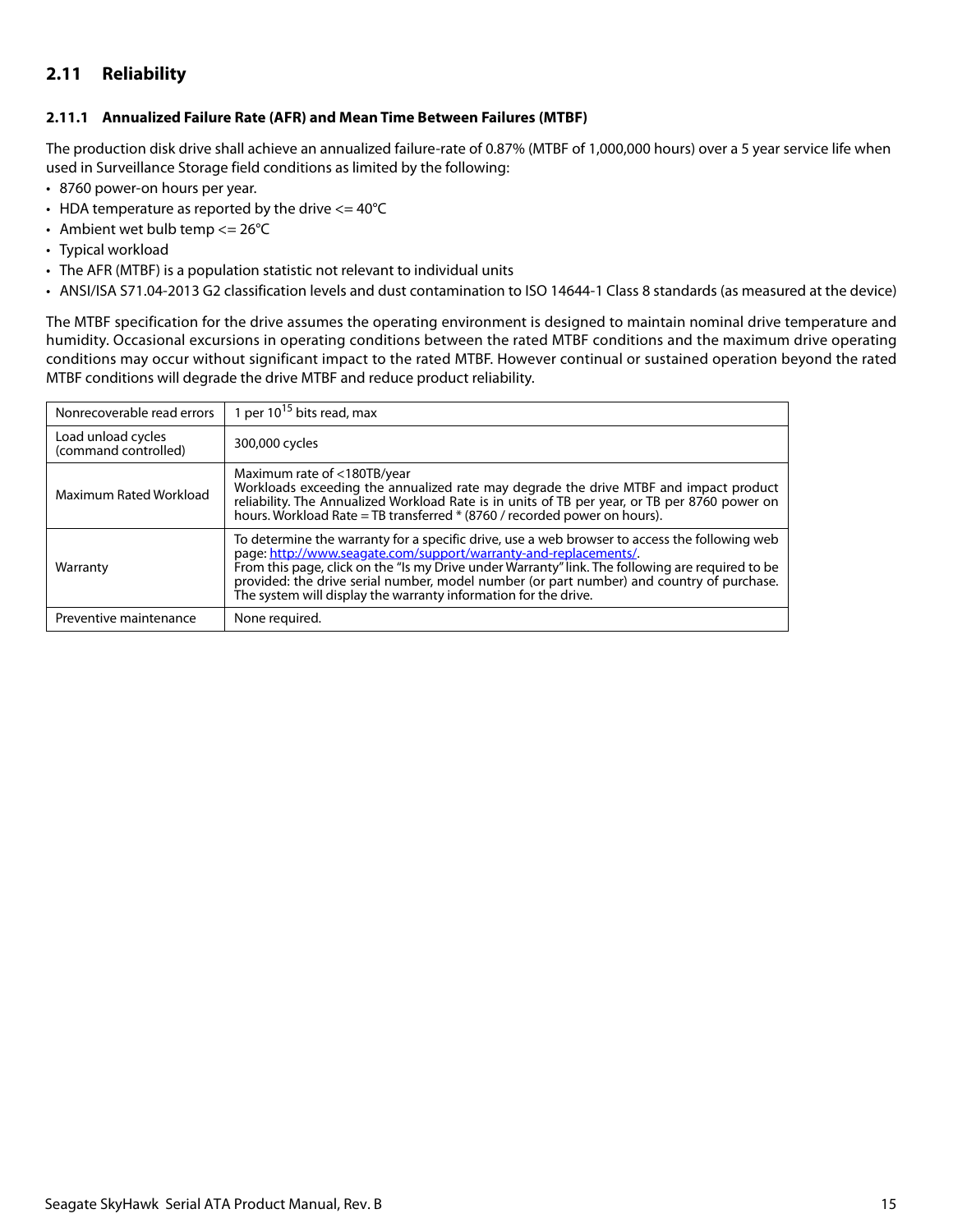# <span id="page-16-0"></span>**2.12 Agency and Safety Certifications**

Each Hard Drive and Solid State Drive ("drives") has a product label that includes certifications that are applicable to that specific drive. The following information provides an overview of requirements that may be applicable to the drive.

# <span id="page-16-1"></span>**2.12.1 Safety certification**

The drives are recognized in accordance with UL/cUL 60950-1 and EN 60950-1.

The security features of Self-Encrypting Drive models are based on the "TCG Storage Architecture Core Specification" and the "TCG Storage Workgroup Security Subsystem Class: Enterprise A" specification with additional vendor-unique features as noted in this product manual.

## <span id="page-16-2"></span>**2.12.2 Regulatory Models**

The following regulatory model number represent all features and configurations within the series:

Regulatory Model Numbers: STL010

### <span id="page-16-3"></span>**2.12.3 European Union (EU) CE Marking Requirements**

Drives that display the CE mark comply with the European Union (EU) requirements specified in the Electromagnetic Compatibility Directive (2014/30/EU) put into force on 20 April 2016. Testing is performed to the levels specified by the product standards for Information Technology Equipment (ITE). Emission levels are defined by EN 55032:2012, Class B and the immunity levels are defined by EN 55024:2010.

The drives also meet the requirements of The Low Voltage Directive (LVD) 2014/35/EU.

Seagate drives are tested in representative end-user systems. Although CE-marked Seagate drives comply with all relevant regulatory requirements and standards for the drives, Seagate cannot guarantee that all system-level products into which the drives are installed comply with all regulatory requirements and standards applicable to the system-level products. The drive is designed for operation inside a properly designed system (e.g., enclosure designed for the drive), with properly shielded I/O cable (if necessary) and terminators on all unused I/O ports. Computer manufacturers and system integrators should confirm EMC compliance and provide CE marking for the system-level products.

For compliance with the RoHS "Recast" Directive 2011/65/EU (RoHS 2), **[See Section 2.13.1 on page 18](#page-18-1)** .

## <span id="page-16-4"></span>**2.12.4 Australian RCM Compliance Mark**

If these models have the RCM marking, they comply with the Australia/New Zealand Standard AS/NZ CISPR32 and meet the Electromagnetic Compatibility (EMC) Framework requirements of the Australian Communication and Media Authority (ACMA).

## <span id="page-16-5"></span>**2.12.5 Canada ICES-003**

If this model has the ICES-003:2016 marking it complies with requirements of ICES tested per ANSI C63.4-2014.

## <span id="page-16-6"></span>**2.12.6 South Korean KC Certification Mark**

The South Korean KC Certification Mark means the drives comply with paragraph 1 of Article 11 of the Electromagnetic Compatibility control Regulation and meet the Electromagnetic Compatibility (EMC) Framework requirements of the Radio Research Agency (RRA) Communications Commission, Republic of Korea.These drives have been tested and comply with the Electromagnetic Interference/ Electromagnetic Susceptibility (EMI/EMS) for Class B products. Drives are tested in a representative, end-user system by a Koreanrecognized lab.

| 기 종 별                  | 사 용 자 안 내 문                                                                |
|------------------------|----------------------------------------------------------------------------|
| B급 기기<br>(가정용 방송통신기자재) | 이 기기는 가정용(B급) 전자파적합기기로서 주로<br>가정에서 사용하는 것을 목적으로 하며, 모든<br>지역에서 사용할 수 있습니다. |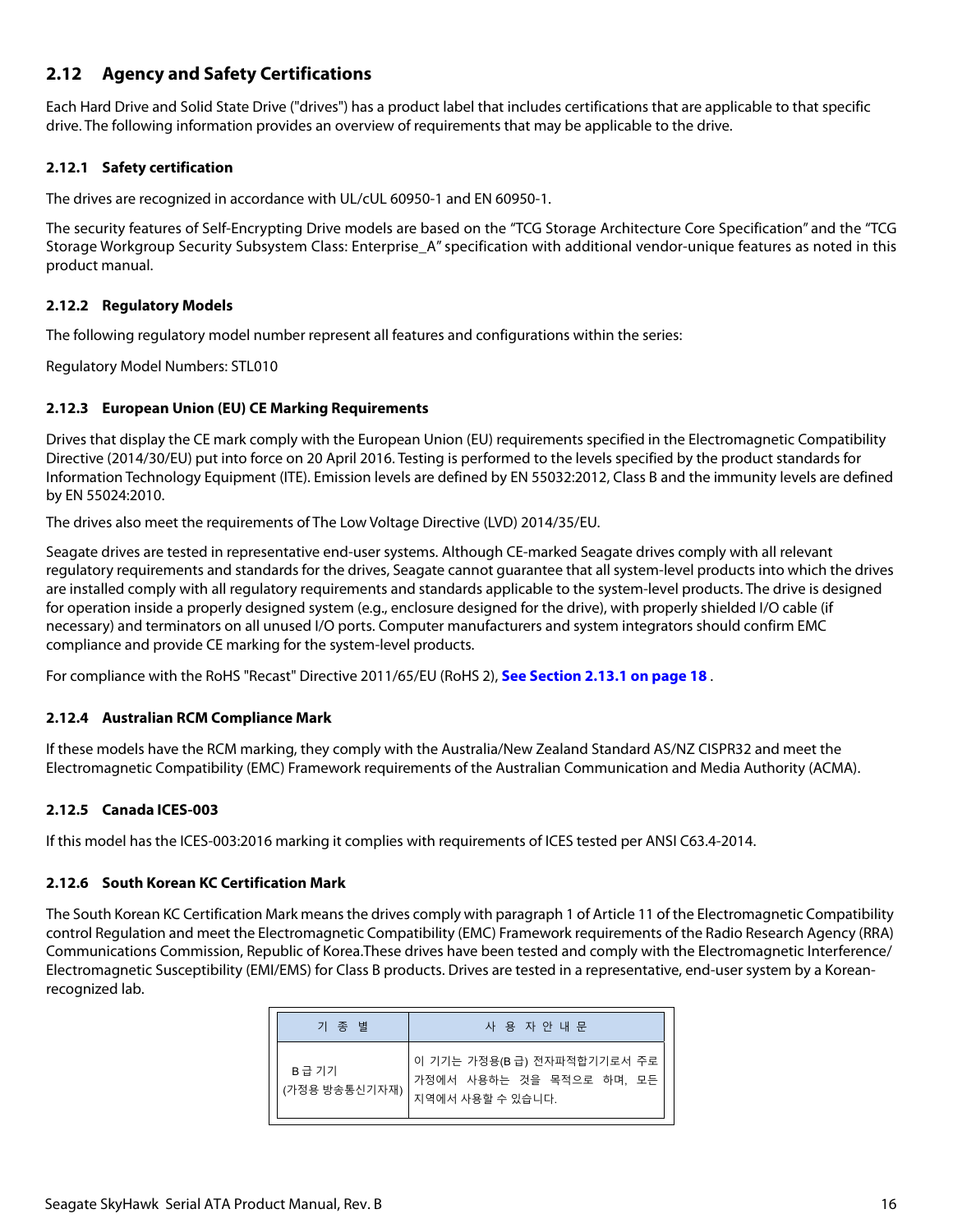## <span id="page-17-0"></span>**2.12.7 Morocco Commodity Mark**

To satisfy our OEM customers, Seagate has added the Moroccan Commodity Mark to the drives provided to the OEM for the sale of Customer Kits produced by our OEM customers that are intended to be incorporated into the OEM's finished system-level product by an end user. The Customer Kits are considered 'devices' under Morocco's Order of the Minister of Industry, Trade, Investment and Digital Economy No. 2574-14 of 29 Ramadan 1436 (16 July 2015) on electromagnetic compatibility of equipment.

Seagate drives are tested for compliance and complies with the European Union (EU) Electromagnetic Compatibility (EMC) Directive 2014/30/EU and the Low Voltage Directive (LVD) 2014/35/EU. Accordingly, the drives also meets the requirements of Morocco's Order of the Minister of Industry, Trade, Investment and Digital Economy No. 2574-14 of 29 Ramadan 1436 (16 July 2015) on electromagnetic compatibility of equipment.

#### <span id="page-17-1"></span>**2.12.8 Taiwanese BSMI**

Drives with the Taiwanese certification mark comply with Chinese National Standard, CNS13438.

For compliance with the Taiwan Bureau of Standards, Metrology and Inspection's (BSMI) requirements, **[See Section 2.13.3 on page 19](#page-19-0)** .

### <span id="page-17-2"></span>**2.12.9 FCC verification**

These drives are intended to be contained solely within a personal computer or similar enclosure (not attached as an external device). As such, each drive is considered to be a subassembly even when it is individually marketed to the customer. As a subassembly, no Federal Communications Commission verification or certification of the device is required.

Seagate has tested this device in enclosures as described above to ensure that the total assembly (enclosure, disk drive, motherboard, power supply, etc.) does comply with the limits for a Class B computing device, pursuant to Subpart J, Part 15 of the FCC rules. Operation with noncertified assemblies is likely to result in interference to radio and television reception.

**Radio and television interference.** This equipment generates and uses radio frequency energy and if not installed and used in strict accordance with the manufacturer's instructions, may cause interference to radio and television reception.

This equipment is designed to provide reasonable protection against such interference in a residential installation. However, there is no guarantee that interference will not occur in a particular installation. If this equipment does cause interference to radio or television, which can be determined by turning the equipment on and off, users are encouraged to try one or more of the following corrective measures:

- Reorient the receiving antenna.
- Move the device to one side or the other of the radio or TV.
- Move the device farther away from the radio or TV.
- Plug the computer into a different outlet so that the receiver and computer are on different branch outlets.

If necessary, users should consult a dealer or an experienced radio/television technician for additional suggestions. Users may find helpful the following booklet prepared by the Federal Communications Commission: How to Identify and Resolve Radio-Television Interference Problems. This booklet is available from the Superintendent of Documents, U.S. Government Printing Office, Washington, DC 20402. Refer to publication number 004-000-00345-4.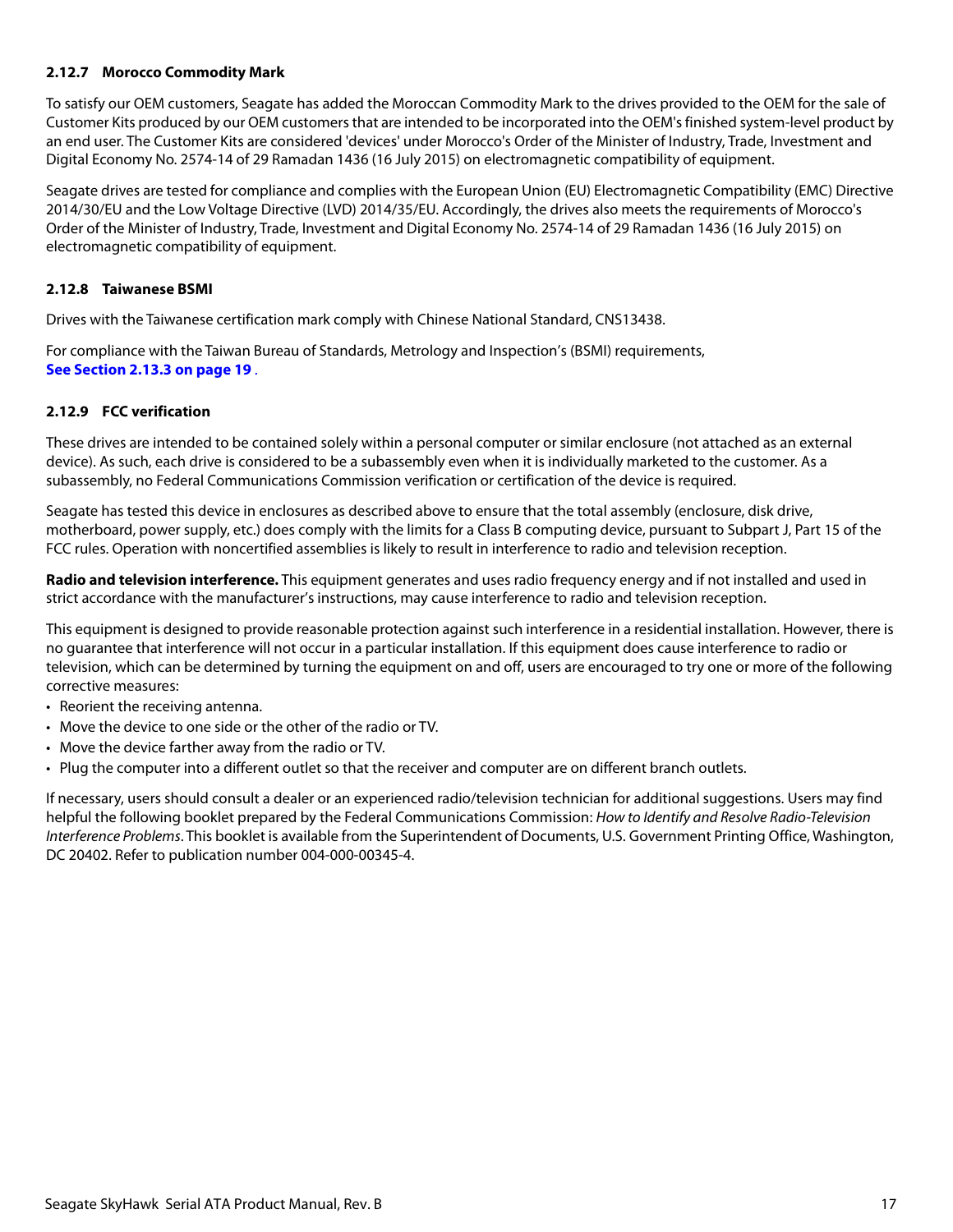# <span id="page-18-0"></span>**2.13 Environmental protection**

Seagate designs its products to meet environmental protection requirements worldwide, including regulations restricting certain chemical substances.

# <span id="page-18-1"></span>**2.13.1 European Union Restriction of Hazardous Substance Law**

## **2.13.1.1 Restriction of Hazardous Substances in Electrical and Electronic Equipment**

Seagate drives are designed to be compliant with the European Union RoHS "Recast" Directive 2011/65/EU (RoHS 2) as amended by Directive (EU) 2015/863. The RoHS2 restricts the use of certain hazardous substances such as Lead, Cadmium, Mercury, Hexavalent Chromium, Polybrominated Biphenyls (PBB) and Polybrominated Diphenyl Ether (PBDE), BisBis(2-Ethylhexyl) phthalate (DEHP), Benzyl butyl phthalate (BBP), Dibutyl phthalate (DBP), and Diisobutyl phthalate (DIBP) in electrical and electronic equipment (EEE).

# **2.13.1.2 Substances of Very High Concern (SVHC)**

The European Union REACH (Registration, Evaluation, Authorization and Restriction of Chemicals) Regulation (EC) 1907/2006 regulates chemicals shipped into and used in Europe. A number of parts and materials in Seagate products are procured from external suppliers. We rely on the representations of our suppliers regarding the presence of REACH substances in these articles and materials. Our supplier contracts require compliance with our chemical substance restrictions, and our suppliers document their compliance with our requirements by providing full-disclosure material content declarations that disclose inclusion of any REACHregulated substance in such articles or materials. Product-specific REACH declarations are available upon request through your Seagate Sales Representative.

## <span id="page-18-2"></span>**2.13.2 China Requirements —China RoHS 2**



China RoHS 2 refers to the Ministry of Industry and Information Technology Order No. 32, effective July 1, 2016, titled Management Methods for the Restriction of the Use of Hazardous Substances in Electrical and Electronic Products. To comply with China RoHS 2, Seagate determines this product's Environmental Protection Use Period (EPUP) to be 20 years in accordance with the Marking for the Restricted Use of Hazardous Substances in Electronic and Electrical Products, SJT 11364-2014.

| 部件名称                                                                                                                                                                | 有害物质<br><b>Hazardous Substances</b> |           |           |                    |               |                 |
|---------------------------------------------------------------------------------------------------------------------------------------------------------------------|-------------------------------------|-----------|-----------|--------------------|---------------|-----------------|
| <b>Part Name</b>                                                                                                                                                    | 铅<br>(Pb)                           | 汞<br>(Hq) | 镉<br>(Cd) | 六价铬<br>$(Cr^{+6})$ | 多溴联苯<br>(PBB) | 多溴二苯醚<br>(PBDE) |
| 硬盘驱动器<br><b>HDD</b>                                                                                                                                                 | X                                   | $\Omega$  | O         | $\Omega$           | O             | O               |
| 印刷电路板组装<br><b>PCBA</b>                                                                                                                                              | X                                   |           | $\Omega$  | $\Omega$           | O             | O               |
| 本表格依据 SJ/T 11364 的规定编制。<br>This table is prepared in accordance with the provisions of SJ/T 11364-2014<br>O: 表示该有害物质在该部件所有均质材料中的含量均在 GB/T 26572 规定的限量要求以下。          |                                     |           |           |                    |               |                 |
| Indicates that the hazardous substance contained in all of the homogeneous materials for this<br>O:<br>part is below the limit requirement of GB/T26572.            |                                     |           |           |                    |               |                 |
| X: 表示该有害物质至少在该部件的某一均质材料中的含量超出 GB/T 26572 规定的限量要求。                                                                                                                   |                                     |           |           |                    |               |                 |
| X: Indicates that the hazardous substance contained in at least one of the homogeneous materials<br>used for this part is above the limit requirement of GB/T26572. |                                     |           |           |                    |               |                 |

#### **Table 5 China - Hazardous Substances**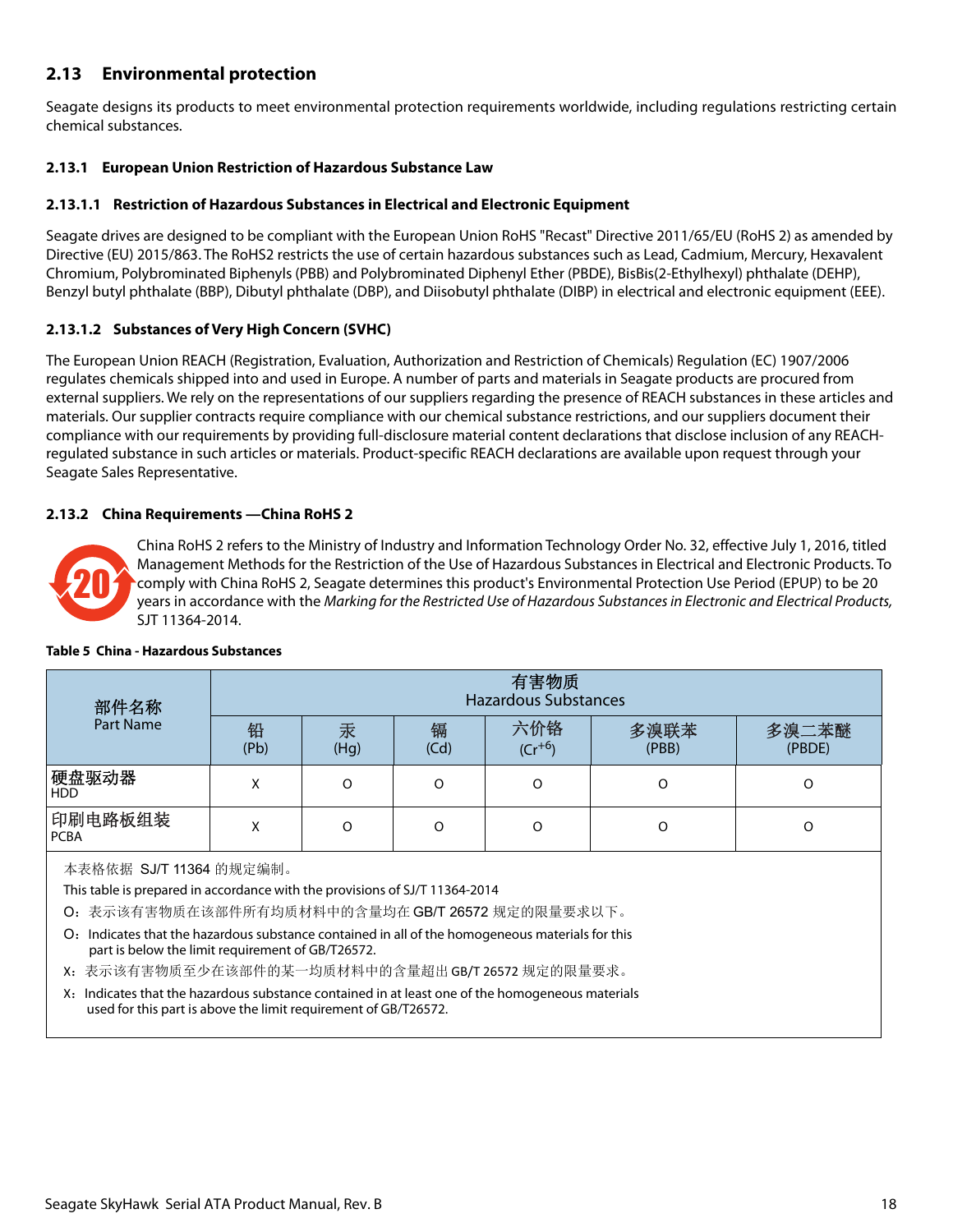## <span id="page-19-0"></span>**2.13.3 Taiwan Requirements — Taiwan RoHS**

Taiwan RoHS refers to the Taiwan Bureau of Standards, Metrology and Inspection's (BSMI) requirements in standard CNS 15663, Guidance to reduction of the restricted chemical substances in electrical and electronic equipment. Seagate products must comply with the "Marking of presence" requirements in Section 5 of CNS 15663, effective January 1, 2018. This product is Taiwan RoHS compliant.

The following table meets the Section 5 "Marking of presence" requirements.

#### **Table 6 Taiwan - Restricted Substances**

| 設備名稱:硬碟設備,型號:<br>Equipment Name: Hard Disk Device, Type Designation:                                                                                                                                                                                                 |                                                            |           |           |                 |               |                 |  |
|----------------------------------------------------------------------------------------------------------------------------------------------------------------------------------------------------------------------------------------------------------------------|------------------------------------------------------------|-----------|-----------|-----------------|---------------|-----------------|--|
| 單元                                                                                                                                                                                                                                                                   | 限用物質及其化學符號<br>Restricted Substance and its chemical symbol |           |           |                 |               |                 |  |
| <b>Unit</b>                                                                                                                                                                                                                                                          | 鉛<br>(Pb)                                                  | 汞<br>(Hg) | 銿<br>(Cd) | 六價鉻<br>$(Cr+6)$ | 多溴聯苯<br>(PBB) | 多溴二苯醚<br>(PBDE) |  |
| 頂蓋<br><b>Top Cover</b>                                                                                                                                                                                                                                               |                                                            | O         | $\Omega$  | $\Omega$        | $\Omega$      | $\Omega$        |  |
| 磁碟<br>Magnetic disk                                                                                                                                                                                                                                                  |                                                            | $\Omega$  | $\Omega$  | $\Omega$        | $\Omega$      | $\Omega$        |  |
| 電機底座組件<br><b>Motor Base Assembly</b>                                                                                                                                                                                                                                 |                                                            | O         | $\Omega$  | $\Omega$        | $\Omega$      | $\Omega$        |  |
| 印刷電路板组装<br><b>PCB Assembly</b>                                                                                                                                                                                                                                       |                                                            | O         | $\Omega$  | $\Omega$        | $\Omega$      | $\Omega$        |  |
| Note 1. "O" indicates that the percentage content of the restricted substance does not exceed the percentage of reference value of presence.<br>備考 2. "一" 係指該项限用物質為排除項目。<br><b>Note 2.</b> "-" indicates that the restricted substance corresponds to the exemption. |                                                            |           |           |                 |               |                 |  |

# <span id="page-19-1"></span>**2.13 Corrosive environment**

Seagate electronic drive components pass accelerated corrosion testing equivalent to 10 years exposure to light industrial environments containing sulfurous gases, chlorine and nitric oxide, classes G and H per ASTM B845. However, this accelerated testing cannot duplicate every potential application environment.

Users should use caution exposing any electronic components to uncontrolled chemical pollutants and corrosive chemicals as electronic drive component reliability can be affected by the installation environment. The silver, copper, nickel and gold films used in hard disk drives are especially sensitive to the presence of sulfide, chloride, and nitrate contaminants. Sulfur is found to be the most damaging. Materials used in cabinet fabrication, such as vulcanized rubber, that can outgas corrosive compounds should be minimized or eliminated. The useful life of any electronic equipment may be extended by replacing materials near circuitry with sulfide-free alternatives.

Seagate recommends that data centers be kept clean by monitoring and controlling the dust and gaseous contamination. Gaseous contamination should be within ANSI/ISA S71.04-2013 G2 classification levels (as measured on copper and silver coupons), and dust contamination to ISO 14644-1 Class 8 standards, and MTBF rated conditions as defined in the Annualized Failure Rate (AFR) and Mean Time Between Failure (MTBF) section.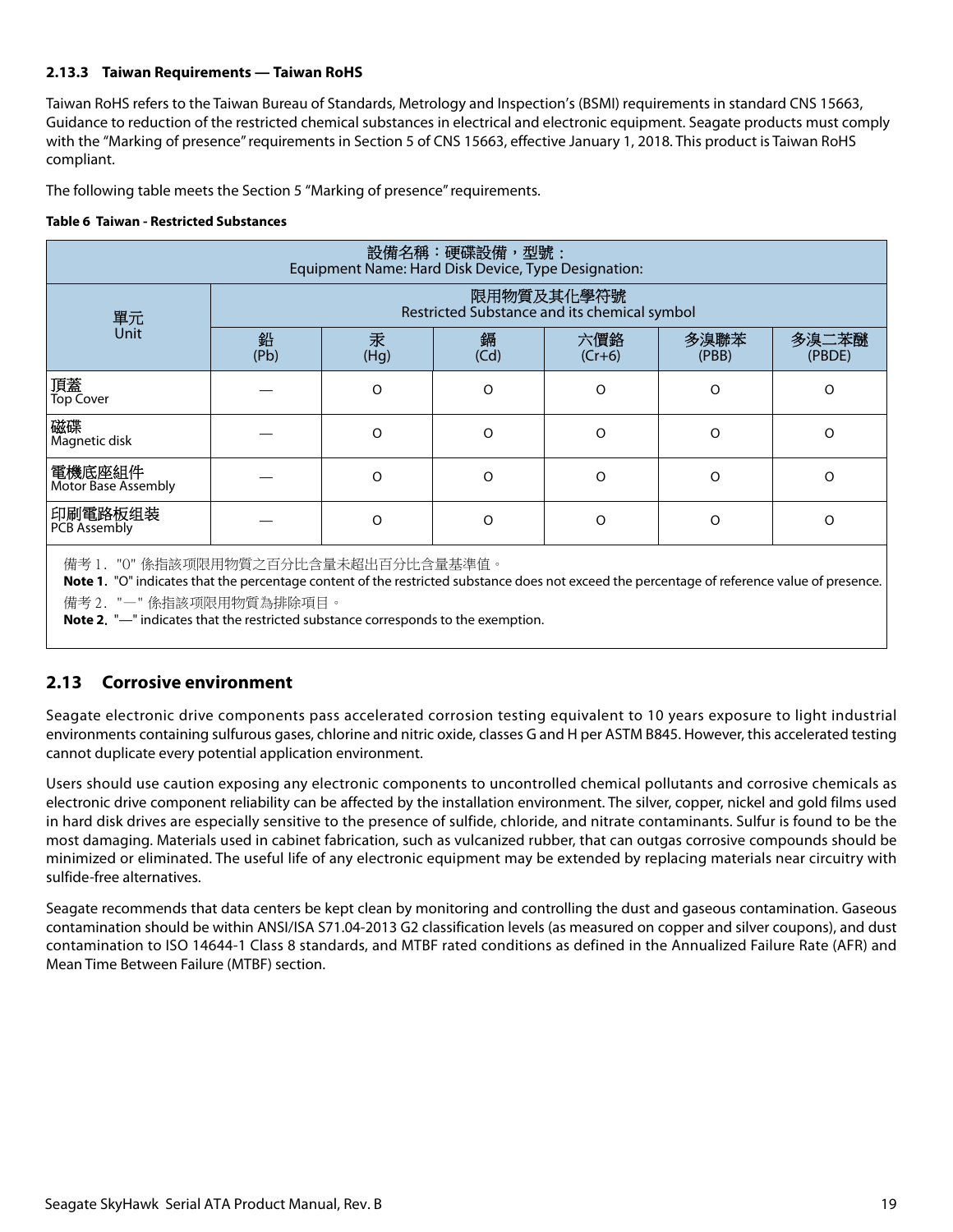# <span id="page-20-0"></span>**2.14 Reference documents**

Supported standards

Serial ATA Revision 3.3 specification

ANSI Documents

SFF-8301 3.5" Drive Form Factor with Serial Connector INCITS 522-2014 SCSI Protocol Layer-4 (SPL-4) Rev. 08

Specification for Acoustic Test Requirement and Procedures

Seagate part number: 30553-001

HDD and SSD Regulatory Compliance and Safety

[w](www.seagate.com/files/www-content/forms/compliance/regulatory-compliance-and-safety-100838899-A.pdf)ww.seagate.com/files/www-content/forms/compliance/regulatory-compliance-and-safety-100838899-A.pdf

In case of conflict between this document and any referenced document, this document takes precedence.

# <span id="page-20-1"></span>**2.15 Product warranty**

Beginning on the date of shipment to the customer and continuing for the period specified in the purchase contract, Seagate warrants that each product (including components and subassemblies) that fails to function properly under normal use due to defect in materials or workmanship or due to nonconformance to the applicable specifications will be repaired or replaced, at Seagate's option and at no charge to the customer, if returned by customer at customer's expense to Seagate's designated facility in accordance with Seagate's warranty procedure. Seagate will pay for transporting the repair or replacement item to the customer. For more detailed warranty information, refer to the standard terms and conditions of purchase for Seagate products on the purchase documentation.

[The remaining warranty for a particular drive can be determined by calling Seagate Customer Service at 1-800-468-3472. Users can](http://www.seagate.com) [also determine remaining warranty using the Seagate web site \(](http://www.seagate.com)www.seagate.com). The drive serial number is required to determine remaining warranty information.

#### **Shipping**

When transporting or shipping a drive, use only a Seagate-approved container. Keep the original box. Seagate approved containers are easily identified by the Seagate Approved Package label. Shipping a drive in a non-approved container voids the drive warranty.

Seagate repair centers may refuse receipt of components improperly packaged or obviously damaged in transit. Contact the authorized Seagate distributor to purchase additional boxes. Seagate recommends shipping by an air-ride carrier experienced in handling computer equipment.

#### **Storage**

Maximum storage periods are 180 days within original unopened Seagate shipping package or 60 days unpackaged within the defined non-operating limits (refer to environmental section in this manual). Storage can be extended to 1 year packaged or unpackaged under optimal environmental conditions (25°C, <40% relative humidity non-condensing, and non-corrosive environment). During any storage period the drive non-operational temperature, humidity, wet bulb, atmospheric conditions, shock, vibration, magnetic and electrical field specifications should be followed.

#### **Product repair and return information**

Seagate customer service centers are the only facilities authorized to service Seagate drives. Seagate does not sanction any thirdparty repair facilities. Any unauthorized repair or tampering with the factory seal voids the warranty.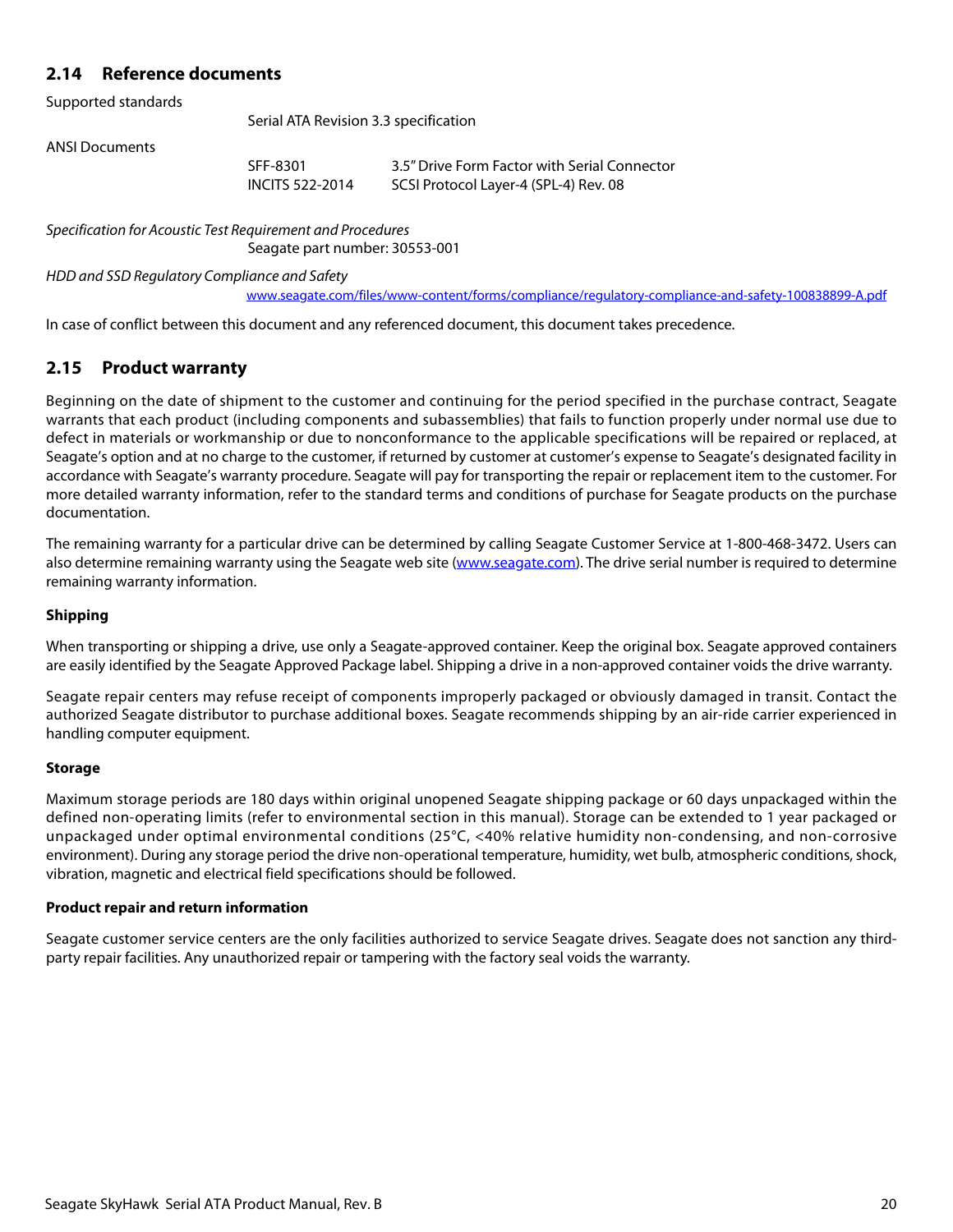# <span id="page-21-0"></span>**3.0 Configuring and mounting the drive**

This section contains the specifications and instructions for configuring and mounting the drive.

# <span id="page-21-1"></span>**3.1 Handling and static-discharge precautions**

After unpacking, and before installation, the drive may be exposed to potential handling and electrostatic discharge (ESD) hazards. Observe the following standard handling and static-discharge precautions:

# <span id="page-21-2"></span>**3.2 Configuring the drive**

Each drive on the Serial ATA interface connects point-to-point with the Serial ATA host adapter. There is no master/slave relationship because each drive is considered a master in a point-to-point relationship. If two drives are attached on one Serial ATA host adapter, the host operating system views the two devices as if they were both "masters" on two separate ports. Both drives behave as if they are Device 0 (master) devices.

# <span id="page-21-3"></span>**3.3 Serial ATA cables and connectors**

The Serial ATA interface cable consists of four conductors in two differential pairs, plus three ground connections. The cable size may be 30 to 26 AWG with a maximum length of one meter (39.37 in). See **Table 7** for connector pin definitions. Either end of the SATA signal cable can be attached to the drive or host.

For direct backplane connection, the drive connectors are inserted directly into the host receptacle. The drive and the host receptacle incorporate features that enable the direct connection to be hot pluggable and blind mateable.

<span id="page-21-5"></span>For installations which require cables, users can connect the drive as illustrated in **[Figure 2](#page-21-5)**.

**Figure 2. Attaching SATA cabling**

Each cable is keyed to ensure correct orientation. SkyHawk Serial ATA drives support latching SATA connectors.

# <span id="page-21-4"></span>**3.4 Drive mounting**

Users can mount the drive in any orientation using four screws in the side-mounting holes or four screws in the bottom-mounting holes. See **Figure 3** for drive mounting dimensions. Follow these important mounting precautions when mounting the drive:

- Allow a minimum clearance of 0.030 in (0.76mm) around the entire perimeter of the drive for cooling.
- Use only 6-32 UNC mounting screws.
- The screws should be inserted no more than 0.140 in (3.56mm) into the bottom or side mounting holes.
- Do not overtighten the mounting screws (maximum torque: 6 in-lb).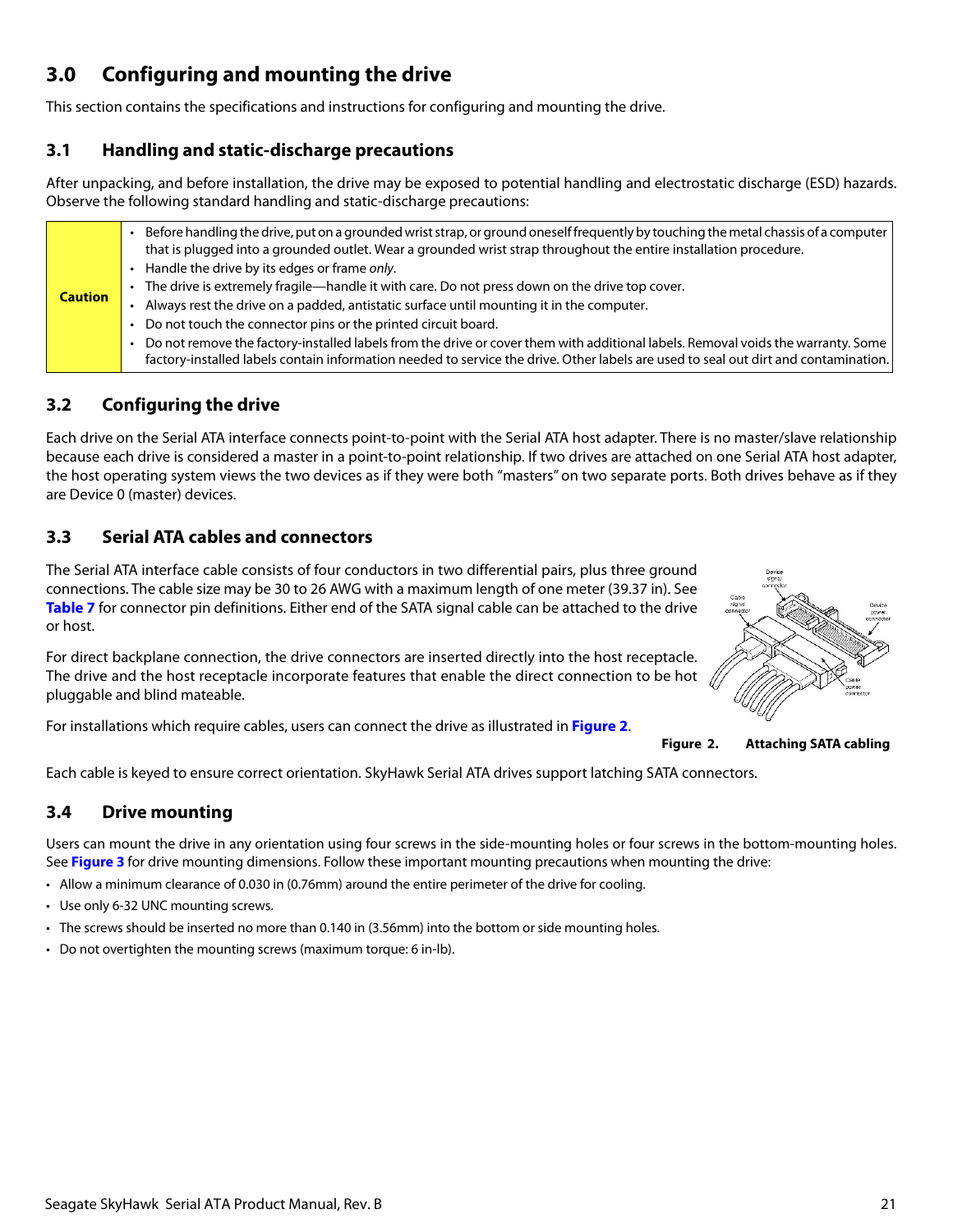## <span id="page-22-0"></span>**3.4.1 Mechanical specifications**

Refer to **Figure 3** for detailed mounting configuration dimensions. See **[Section 3.4, "Drive mounting"](#page-21-4)**

Weight: 8TB models | 1.579 lb 716g

**Note** [These dimensions conform to the Small Form Factor Standard documented in](http://found at www.sffcommittee.org/)  [SFF-8301 and SFF-8323, found at w](http://found at www.sffcommittee.org/)ww.sffcommittee.org



**Note** The image is for mechanical dimension reference only and may not represent the actual drive.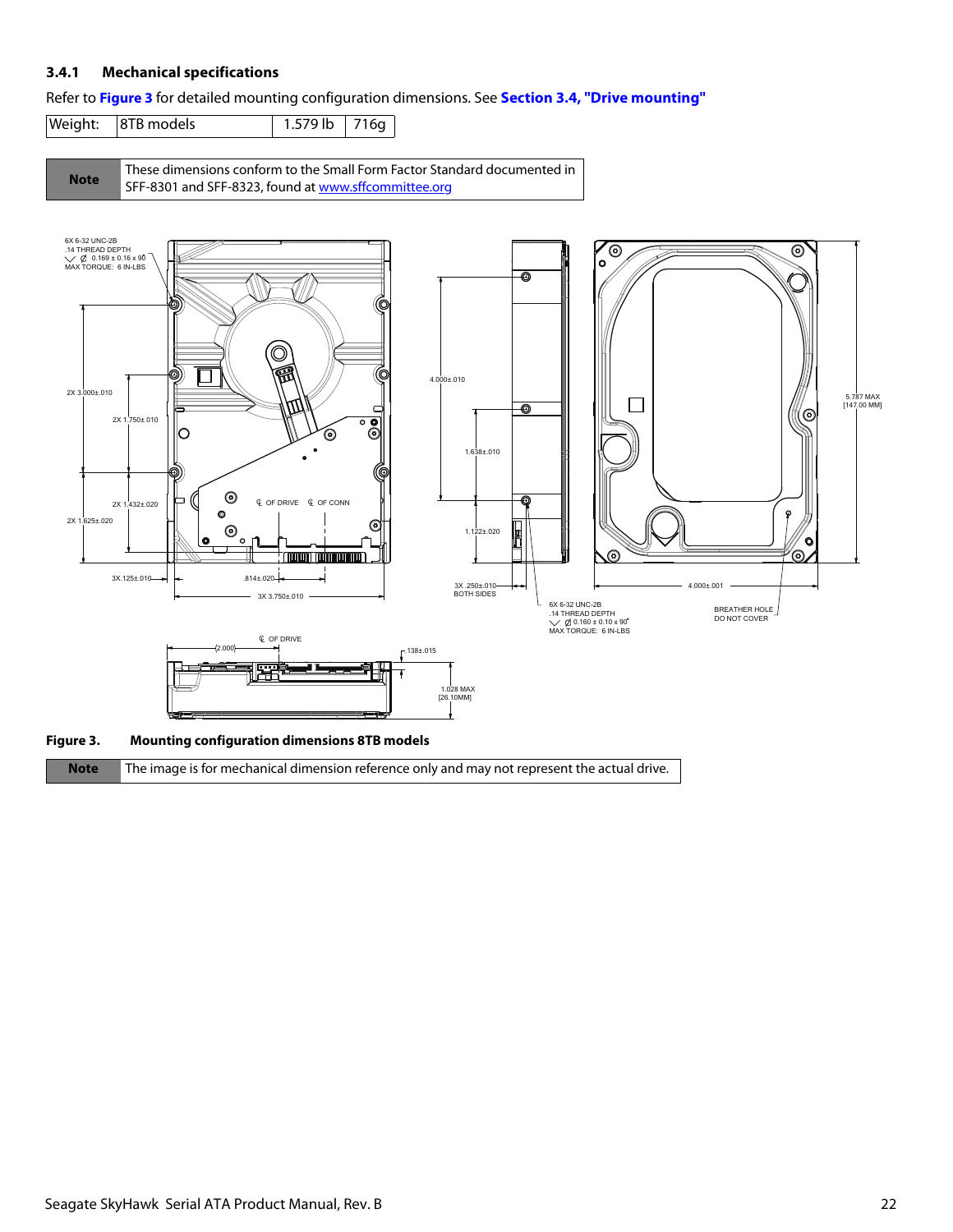# <span id="page-23-0"></span>**4.0 Serial ATA (SATA) interface**

These drives use the industry-standard Serial ATA interface that supports FIS data transfers. It supports ATA programmed input/ output (PIO) modes 0–4; multiword DMA modes 0–2, and Ultra DMA modes 0–6.

For detailed information about the Serial ATA interface, refer to the "Serial ATA: High Speed Serialized AT Attachment" specification.

# <span id="page-23-1"></span>**4.1 Hot-Plug compatibility**

SkyHawk Serial ATA drives incorporate connectors which enable users to hot plug these drives in accordance with the Serial ATA Revision 3.2 specification. This specification can be downloaded from [www.serialata.or](http://www.serialata.org)g.

**Caution** The drive motor must come to a complete stop **(Ready to spindle stop time indicated in [Section 2.4](#page-8-1))** prior to changing the plane of operation. This time is required to insure data integrity.

# <span id="page-23-2"></span>**4.2 Serial ATA device plug connector pin definitions**

**Table 7** summarizes the signals on the Serial ATA interface and power connectors.

*Table 7 Serial ATA connector pin definitions*

| <b>Segment</b> | Pin             | <b>Function</b>      | <b>Definition</b>                                  |
|----------------|-----------------|----------------------|----------------------------------------------------|
|                | S <sub>1</sub>  | Ground               | 2nd mate                                           |
|                | S <sub>2</sub>  | $A+$                 | Differential signal pair A from Phy                |
|                | S <sub>3</sub>  | $A-$                 |                                                    |
| <b>Signal</b>  | S <sub>4</sub>  | Ground               | 2nd mate                                           |
|                | S <sub>5</sub>  | $B -$                | Differential signal pair B from Phy                |
|                | S <sub>6</sub>  | $B+$                 |                                                    |
|                | S7              | Ground               | 2nd mate                                           |
|                |                 |                      | Key and spacing separate signal and power segments |
|                | <b>P1</b>       | $V_{33}$             | 3.3V power                                         |
|                | P <sub>2</sub>  | $V_{33}$             | 3.3V power                                         |
|                | P <sub>3</sub>  | $V_{33}$             | 3.3V power, pre-charge, 2nd mate                   |
|                | P <sub>4</sub>  | Ground               | 1st mate                                           |
|                | <b>P5</b>       | Ground               | 2nd mate                                           |
|                | P6              | Ground               | 2nd mate                                           |
|                | P7              | V <sub>5</sub>       | 5V power, pre-charge, 2nd mate                     |
| <b>Power</b>   | P <sub>8</sub>  | $V_5$                | 5V power                                           |
|                | P <sub>9</sub>  | V <sub>5</sub>       | 5V power                                           |
|                | P <sub>10</sub> | Ground               | 2nd mate                                           |
|                | P11             | Ground or LED signal | If grounded, drive does not use deferred spin      |
|                | P <sub>12</sub> | Ground               | 1st mate.                                          |
|                | P13             | $V_{12}$             | 12V power, pre-charge, 2nd mate                    |
|                | P14             | $V_{12}$             | 12V power                                          |
|                | P <sub>15</sub> | $V_{12}$             | 12V power                                          |

#### **Notes:**

- 1. All pins are in a single row, with a 1.27mm (0.050") pitch.
- 2. The comments on the mating sequence apply to the case of backplane blindmate connector only. In this case, the mating sequences are:
	- the ground pins P4 and P12.
	- the pre-charge power pins and the other ground pins.
	- the signal pins and the rest of the power pins.
- 3. There are three power pins for each voltage. One pin from each voltage is used for pre-charge when installed in a blind-mate backplane configuration.
- 4. All used voltage pins  $(V_x)$  must be terminated.

## Seagate SkyHawk Serial ATA Product Manual, Rev. B 23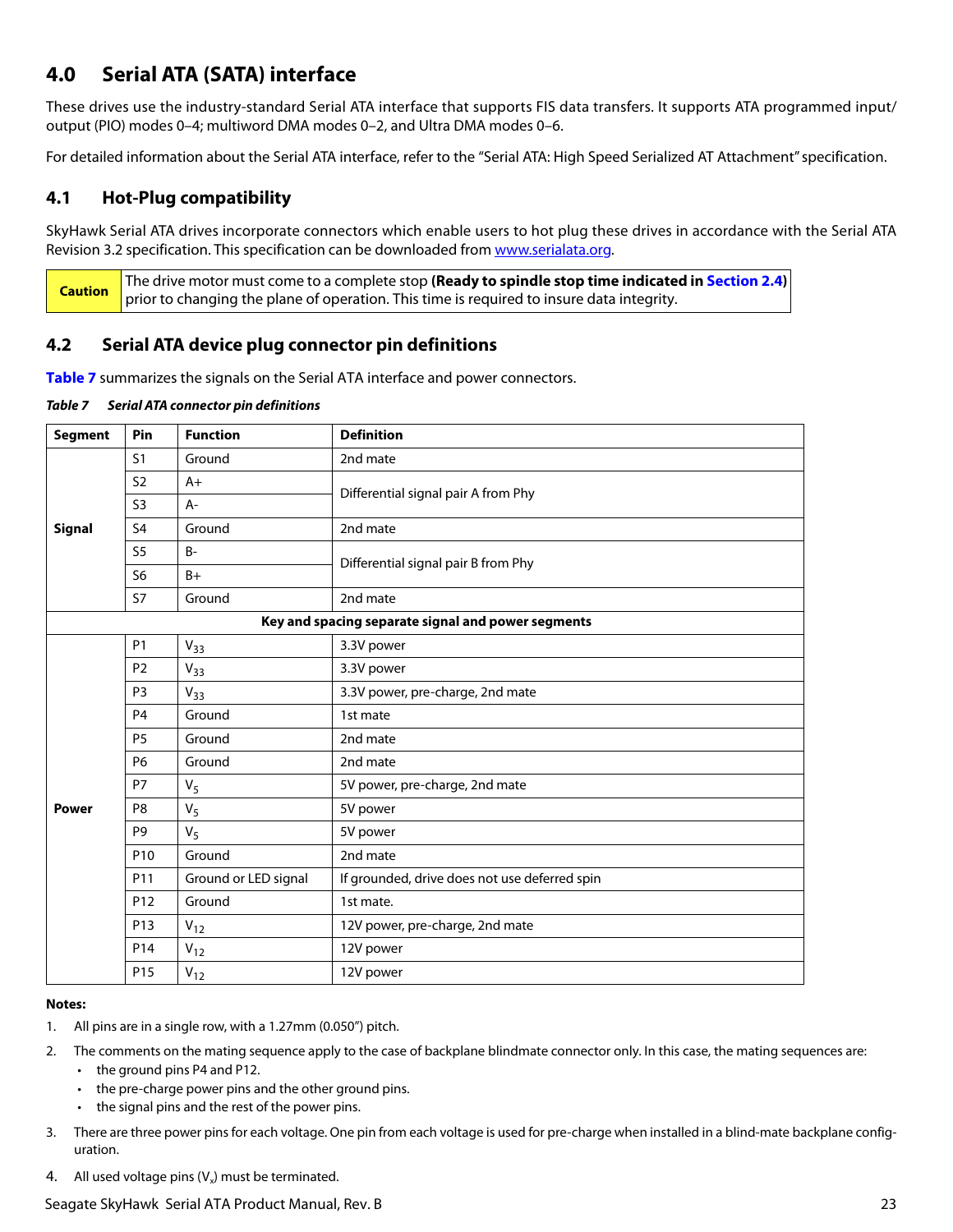# <span id="page-24-0"></span>**4.3 Supported ATA commands**

The following table lists Serial ATA standard commands that the drive supports. For a detailed description of the ATA commands, refer to the Serial ATA: High Speed Serialized AT Attachment specification. **[See "S.M.A.R.T. commands" on page 30](#page-30-0)** for details and subcommands used in the S.M.A.R.T. implementation.

<span id="page-24-1"></span>

| Table 8 | <b>Supported ATA commands</b> |
|---------|-------------------------------|
|         |                               |

| <b>Command name</b>                  | <b>Command code (in hex)</b>        |
|--------------------------------------|-------------------------------------|
| Accessible Max Address Configuration |                                     |
| <b>Get Native Max Address Ext</b>    | 78 <sub>H</sub> / 0000 <sub>H</sub> |
| Set Accessible Max Address Ext       | $78_H / 0001_H$                     |
| Freeze Accessible Max Address Ext    | 78 <sub>H</sub> / 0002 <sub>H</sub> |
| <b>Check Power Mode</b>              | E5 <sub>H</sub>                     |
| Download Microcode                   | 92 <sub>H</sub>                     |
| <b>Execute Device Diagnostics</b>    | 90 <sub>H</sub>                     |
| Flush Cache                          | E7 <sub>H</sub>                     |
| Flush Cache Extended                 | $EA$ <sub>H</sub>                   |
| <b>Identify Device</b>               | $EC_{H}$                            |
| Idle                                 | E3 <sub>H</sub>                     |
| Idle Immediate                       | $E1_H$                              |
| <b>NoP</b>                           | 00 <sub>H</sub>                     |
| <b>Read Buffer</b>                   | E4 <sub>H</sub>                     |
| Read Buffer DMA                      | E9 <sub>H</sub>                     |
| Read DMA                             | C8 <sub>H</sub>                     |
| Read DMA Extended                    | 25 <sub>H</sub>                     |
| Read FPDMA Queued                    | 60 <sub>H</sub>                     |
| Read Log DMA Ext                     | 47 <sub>H</sub>                     |
| Read Log Ext                         | $2F_H$                              |
| <b>Read Multiple</b>                 | $C4_H$                              |
| Read Multiple Extended               | 29 <sub>H</sub>                     |
| <b>Read Sectors</b>                  | 20 <sub>H</sub>                     |
| Read Sectors Extended                | 24 <sub>H</sub>                     |
| <b>Read Sectors Without Retries</b>  | 21 <sub>H</sub>                     |
| Read Verify Sectors                  | $40_H$                              |
| Read Verify Sectors Extended         | $42_{\rm H}$                        |
| Read Verify Sectors Without Retries  | $41_H$                              |
| Request Sense Data Ext               | OB <sub>H</sub>                     |
| Sanitize Device - Overwrite Ext      | $B4_H / 0014_H$                     |
| Sanitize Device - Freeze Lock Ext    | $B4_H / 0020_H$                     |
| Sanitize Device - Status Ext         | $B4_H / 0000_H$                     |
| Security Disable Password            | F6 <sub>H</sub>                     |
| <b>Security Erase Prepare</b>        | F3 <sub>H</sub>                     |
| Security Erase Unit                  | $F4_H$                              |
| <b>Security Freeze</b>               | F5 <sub>H</sub>                     |
| Security Set Password                | $F1_H$                              |
| <b>Security Unlock</b>               | $F2_H$                              |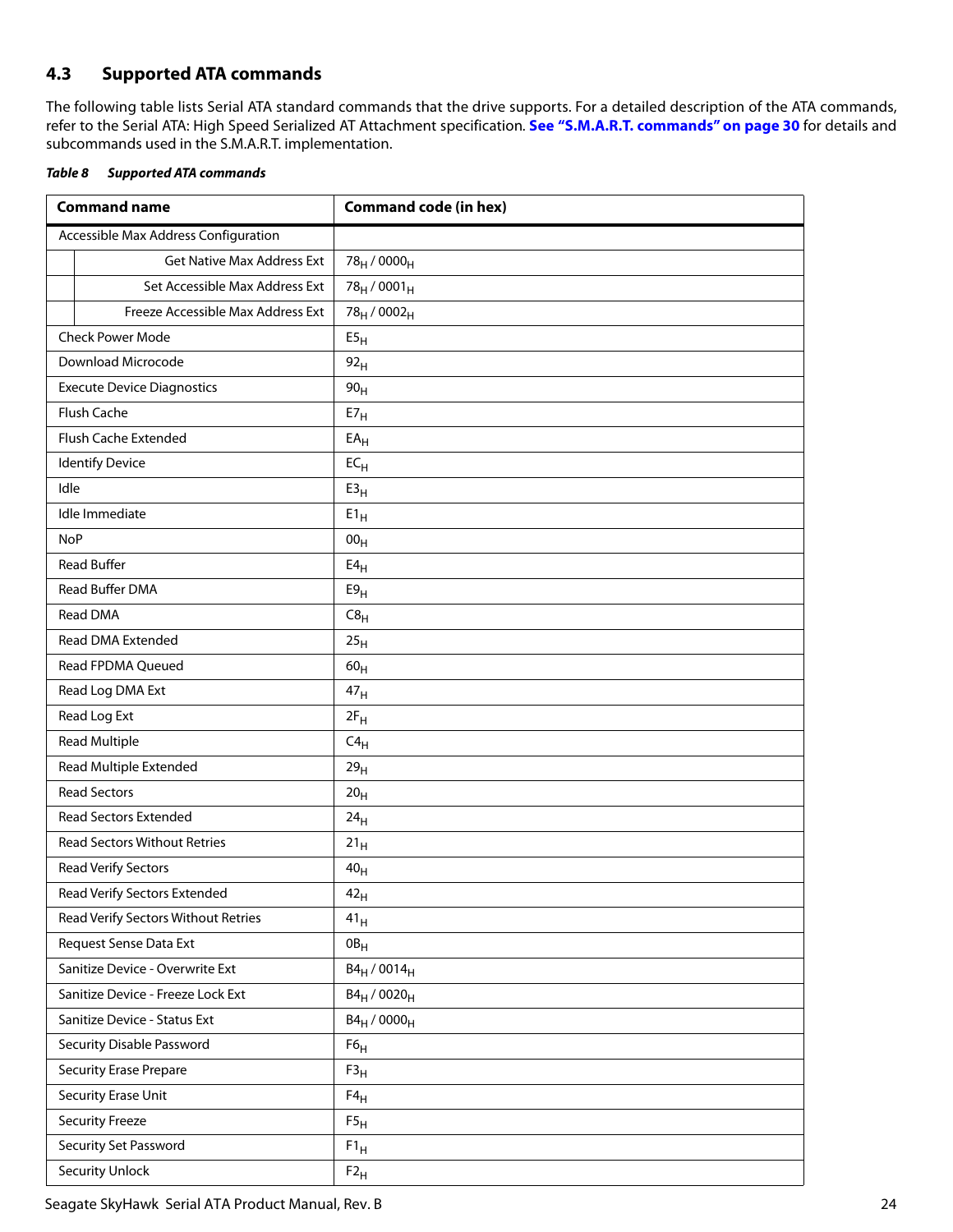| <b>Command name</b>                  | <b>Command code (in hex)</b>      |
|--------------------------------------|-----------------------------------|
| Seek                                 | 70 <sub>H</sub>                   |
| Set Date & Time Ext                  | 77 <sub>H</sub>                   |
| <b>Set Features</b>                  | $EF_H$                            |
| Set Multiple Mode                    | C6 <sub>H</sub>                   |
| Sleep                                | ${\sf E6}_{\sf H}$                |
| S.M.A.R.T. Disable Operations        | $B0_H / D9_H$                     |
| S.M.A.R.T. Enable/Disable Autosave   | $B0_H / D2_H$                     |
| S.M.A.R.T. Enable Operations         | $B0_H / D8_H$                     |
| S.M.A.R.T. Execute Offline           | $B0_H$ / $D4_H$                   |
| S.M.A.R.T. Read Attribute Thresholds | $B0_H / D1_H$                     |
| S.M.A.R.T. Read Data                 | $B0_H / D0_H$                     |
| S.M.A.R.T. Read Log Sector           | $B0_H / D5_H$                     |
| S.M.A.R.T. Return Status             | $BO_H / DA_H$                     |
| S.M.A.R.T. Save Attribute Values     | $B0_H / D3_H$                     |
| S.M.A.R.T. Write Log Sector          | $B0_H$ / $D6_H$                   |
| Standby                              | E2 <sub>H</sub>                   |
| Standby Immediate                    | E0 <sub>H</sub>                   |
| <b>Trusted Send</b>                  | 5E <sub>H</sub> (SED drives only) |
| <b>Trusted Send DMA</b>              | 5F <sub>H</sub> (SED drives only) |
| <b>Trusted Receive</b>               | 5CH (SED drives only)             |
| <b>Trusted Receive DMA</b>           | 5D <sub>H</sub> (SED drives only) |
| <b>Write Buffer</b>                  | E8 <sub>H</sub>                   |
| Write Buffer DMA                     | EB <sub>H</sub>                   |
| Write DMA                            | CA <sub>H</sub>                   |
| Write DMA Extended                   | 35 <sub>H</sub>                   |
| Write DMA FUA Extended               | $3D_H$                            |
| Write FPDMA Queued                   | $61_{\rm H}$                      |
| Write Log DMA Ext                    | 57 <sub>H</sub>                   |
| Write Log Extended                   | $3F_H$                            |
| Write Multiple                       | C5 <sub>H</sub>                   |
| Write Multiple Extended              | 39 <sub>H</sub>                   |
| Write Multiple FUA Extended          | $\mathsf{CE}_\mathsf{H}$          |
| <b>Write Sectors</b>                 | 30 <sub>H</sub>                   |
| Write Sectors Without Retries        | 31 <sub>H</sub>                   |
| Write Sectors Extended               | 34 <sub>H</sub>                   |
| Write Uncorrectable                  | 45 <sub>H</sub>                   |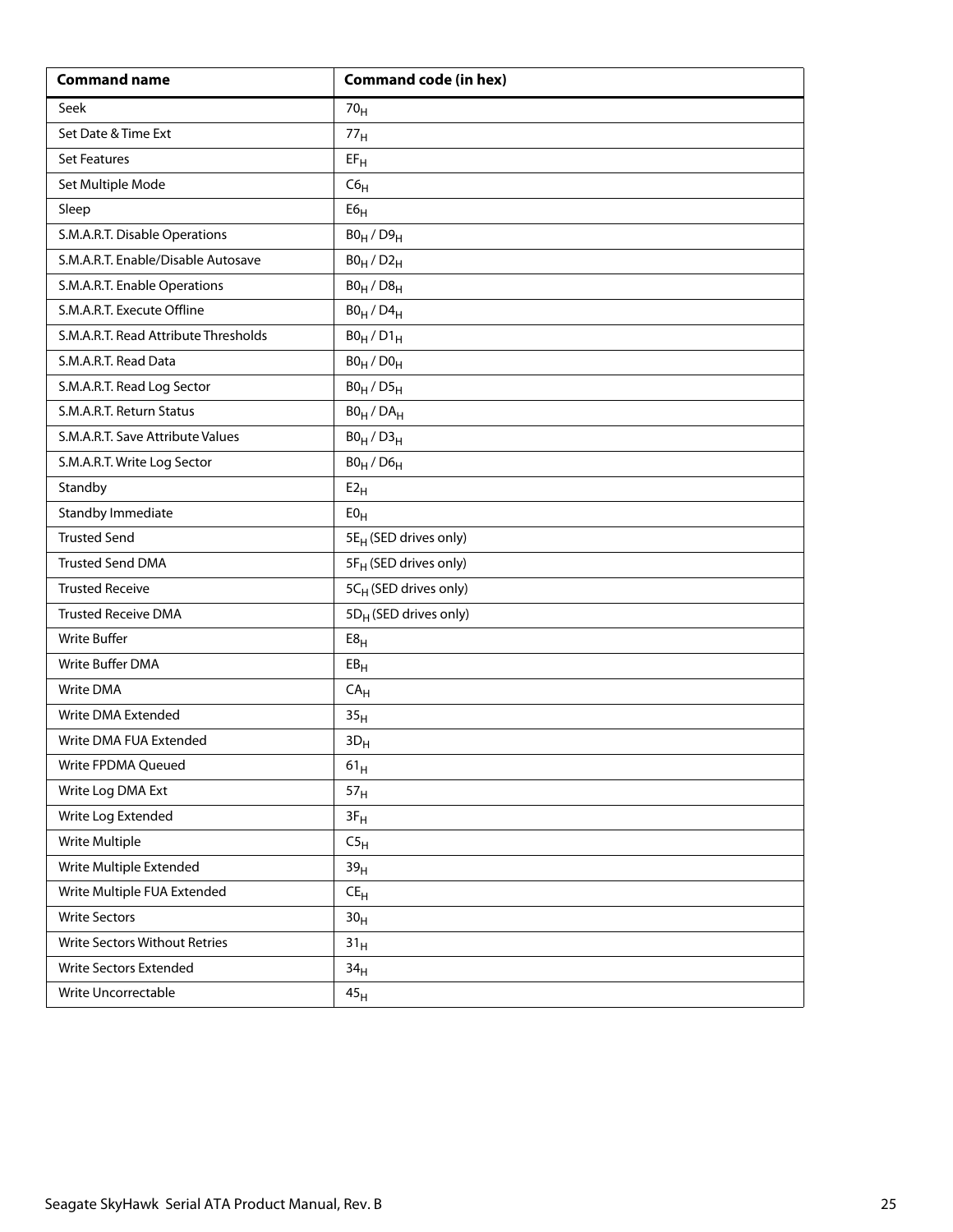### <span id="page-26-0"></span>**4.3.1 Identify Device command**

The Identify Device command (command code  $EC_H$ ) transfers information about the drive to the host following power up. The data is organized as a single 512-byte block of data, whose contents are shown in **[Table 8 on page 24](#page-24-1)**. All reserved bits or words should be set to zero. Parameters listed with an "x" are drive-specific or vary with the state of the drive. **[See Section 2.0 on page 6](#page-6-0)** for default parameter settings.

The following commands contain drive-specific features that may not be included in the Serial ATA specification.

| Word         | <b>Description</b>                                                                                                                                                                                                                                                                                                                                                                                                                       | <b>Value</b>      |
|--------------|------------------------------------------------------------------------------------------------------------------------------------------------------------------------------------------------------------------------------------------------------------------------------------------------------------------------------------------------------------------------------------------------------------------------------------------|-------------------|
| 0            | Configuration information:<br>$\cdot$ Bit 15: 0 = ATA; 1 = ATAPI<br>• Bit 7: removable media<br>· Bit 6: removable controller<br>• Bit 0: reserved                                                                                                                                                                                                                                                                                       | 0C5A <sub>H</sub> |
| $\mathbf{1}$ | Number of logical cylinders                                                                                                                                                                                                                                                                                                                                                                                                              | 16,383            |
| 2            | ATA-reserved                                                                                                                                                                                                                                                                                                                                                                                                                             | 0000 <sub>H</sub> |
| 3            | Number of logical heads                                                                                                                                                                                                                                                                                                                                                                                                                  | 16                |
| 4            | Retired                                                                                                                                                                                                                                                                                                                                                                                                                                  | 0000 <sub>H</sub> |
| 5            | Retired                                                                                                                                                                                                                                                                                                                                                                                                                                  | 0000 <sub>H</sub> |
| 6            | Number of logical sectors per logical track: 63                                                                                                                                                                                                                                                                                                                                                                                          | $003F_H$          |
| $7 - 9$      | Retired                                                                                                                                                                                                                                                                                                                                                                                                                                  | 0000 <sub>H</sub> |
| $10 - 19$    | Serial number: (20 ASCII characters, $0000_H$ = none)                                                                                                                                                                                                                                                                                                                                                                                    | <b>ASCII</b>      |
| $20 - 21$    | Retired                                                                                                                                                                                                                                                                                                                                                                                                                                  | 0000 <sub>H</sub> |
| 22           | Obsolete                                                                                                                                                                                                                                                                                                                                                                                                                                 | 0000 <sub>H</sub> |
| $23 - 26$    | Firmware revision (8 ASCII character string, padded with blanks to end of string)                                                                                                                                                                                                                                                                                                                                                        | X.XX              |
| $27 - 46$    | Drive model number: (40 ASCII characters, padded with blanks to end of string)                                                                                                                                                                                                                                                                                                                                                           |                   |
| 47           | (Bits 7-0) Maximum sectors per interrupt on Read multiple and Write multiple (16)                                                                                                                                                                                                                                                                                                                                                        | $8010_H$          |
| 48           | Trusted computing feature set options                                                                                                                                                                                                                                                                                                                                                                                                    | 4000 <sub>H</sub> |
| 49           | Standard Standby timer, IORDY supported and may be disabled                                                                                                                                                                                                                                                                                                                                                                              | 2F00 <sub>H</sub> |
| 50           | ATA-reserved                                                                                                                                                                                                                                                                                                                                                                                                                             | 0000 <sub>H</sub> |
| 51           | PIO data-transfer cycle timing mode                                                                                                                                                                                                                                                                                                                                                                                                      | $0200_{H}$        |
| 52           | Retired                                                                                                                                                                                                                                                                                                                                                                                                                                  | $0200_H$          |
| 53           | Words 54-58, 64-70 and 88 are valid                                                                                                                                                                                                                                                                                                                                                                                                      | 0007 <sub>H</sub> |
| 54-58        | Obsolete                                                                                                                                                                                                                                                                                                                                                                                                                                 | $xxxx_{H}$        |
| 59           | Number of sectors transferred during a Read Multiple or Write Multiple command                                                                                                                                                                                                                                                                                                                                                           | XXXH              |
| $60 - 61$    | Total number of user-addressable LBA sectors available<br>(see <b>Section 2.2</b> for related information)<br>*Note: The maximum value allowed in this field is: OFFFFFFFh (268,435,455 sectors,<br>137GB). Drives with capacities over 137GB will have OFFFFFFFh in this field and the actual<br>number of user-addressable LBAs specified in words 100-103. This is required for drives<br>that support the 48-bit addressing feature. | OFFFFFFFh*        |
| 62           | Retired                                                                                                                                                                                                                                                                                                                                                                                                                                  | 0000 <sub>H</sub> |
| 63           | Multiword DMA active and modes supported (see note following this table)                                                                                                                                                                                                                                                                                                                                                                 | $x407_H$          |
| 64           | Advanced PIO modes supported (modes 3 and 4 supported)                                                                                                                                                                                                                                                                                                                                                                                   | 0003 <sub>H</sub> |
| 65           | Minimum multiword DMA transfer cycle time per word (120 ns)                                                                                                                                                                                                                                                                                                                                                                              | $0078_H$          |
| 66           | Recommended multiword DMA transfer cycle time per word (120 ns)                                                                                                                                                                                                                                                                                                                                                                          | 0078 <sub>H</sub> |
| 67           | Minimum PIO cycle time without IORDY flow control (120 ns)                                                                                                                                                                                                                                                                                                                                                                               | $0078_H$          |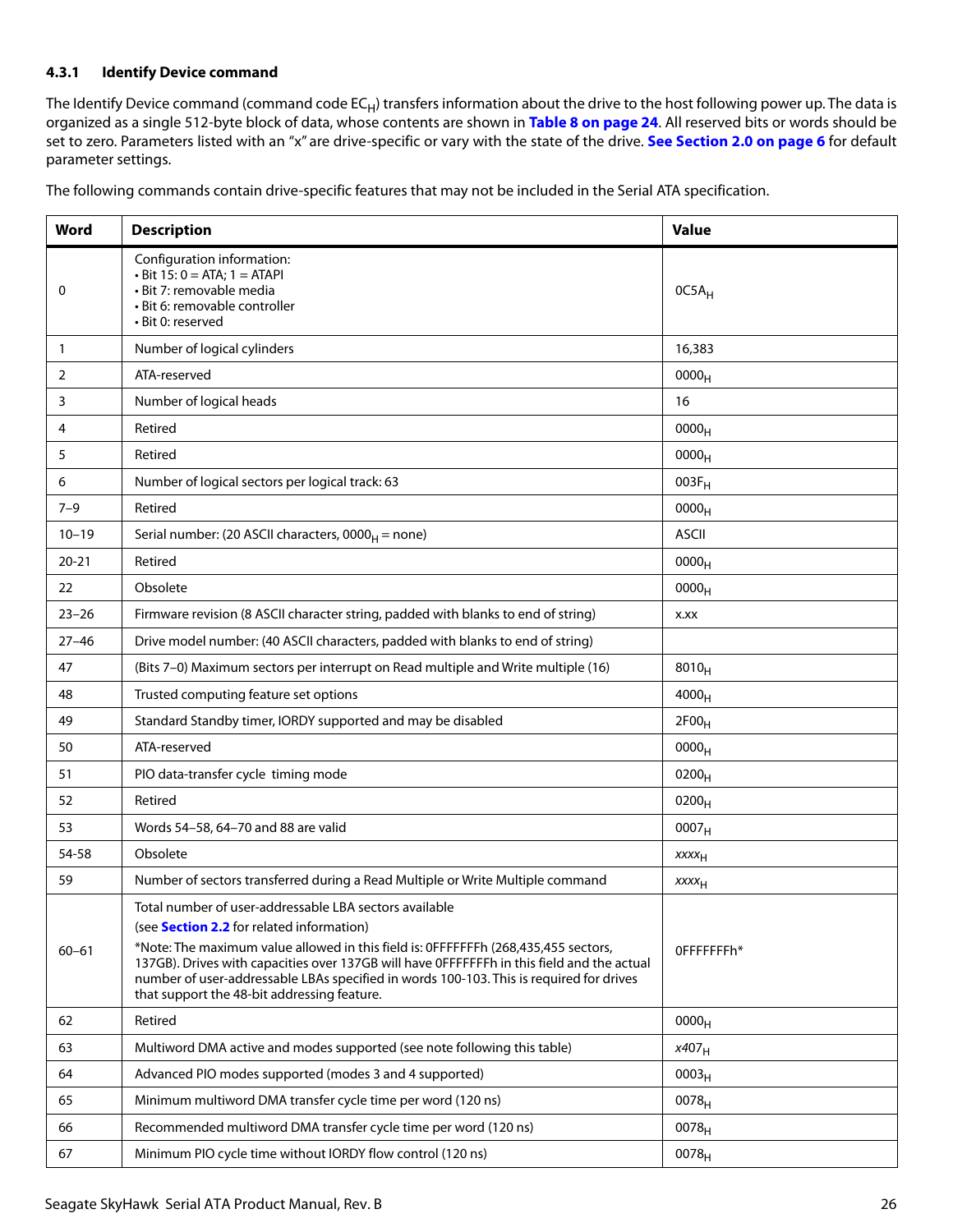| Word        | <b>Description</b>                                                                                                                                                                                                           | <b>Value</b>                         |
|-------------|------------------------------------------------------------------------------------------------------------------------------------------------------------------------------------------------------------------------------|--------------------------------------|
| 68          | Minimum PIO cycle time with IORDY flow control (120 ns)                                                                                                                                                                      | 0078 <sub>H</sub>                    |
| 69          | Additional supported                                                                                                                                                                                                         | $00008_{H}$                          |
| $70 - 74$   | ATA-reserved                                                                                                                                                                                                                 | 0000 <sub>H</sub>                    |
| 75          | Queue depth                                                                                                                                                                                                                  | $001F_H$                             |
| 76          | Serial ATA capabilities                                                                                                                                                                                                      | 8D0E <sub>H</sub>                    |
| 77          | Reserved for future Serial ATA definition                                                                                                                                                                                    | xxxx <sub>H</sub>                    |
| 78          | Serial ATA features supported                                                                                                                                                                                                | <b>XXXX<sub>H</sub></b>              |
| 79          | Serial ATA features enabled                                                                                                                                                                                                  | <b>XXXX<sub>H</sub></b>              |
| 80          | Major version number                                                                                                                                                                                                         | OFEO <sub>H</sub>                    |
| 81          | Minor version number                                                                                                                                                                                                         | FFFF <sub>H</sub>                    |
| 82          | Command sets supported                                                                                                                                                                                                       | $306B_H$                             |
| 83          | Command sets supported                                                                                                                                                                                                       | $7561_H$                             |
| 84          | Command sets support extension (see note following this table)                                                                                                                                                               | 6173 <sub>H</sub>                    |
| 85          | Command sets enabled                                                                                                                                                                                                         | 3069 <sub>H</sub>                    |
| 86          | Command sets enabled                                                                                                                                                                                                         | $B441_H$                             |
| 87          | Command sets enable extension                                                                                                                                                                                                | $6173_H$                             |
| 88          | Ultra DMA support and current mode (see note following this table)                                                                                                                                                           | 007F <sub>H</sub>                    |
| 89          | Security erase time                                                                                                                                                                                                          | $xxxx_{H}$                           |
| 90          | Enhanced security erase time                                                                                                                                                                                                 | $xxxx_{H}$                           |
| 92          | Master password revision code                                                                                                                                                                                                | FFE <sub>H</sub>                     |
| 93          | Hardware reset value                                                                                                                                                                                                         | <b>XXXX<sub>H</sub></b>              |
| 94          | Obsolete                                                                                                                                                                                                                     | 0000 <sub>H</sub>                    |
| 95          | <b>Stream Minimum Request Size</b>                                                                                                                                                                                           | $0x1000_H$                           |
| 96          | <b>Streaming Transfer Time</b>                                                                                                                                                                                               | $0x0000_H$                           |
| 97          | <b>Streaming Access Latency</b>                                                                                                                                                                                              | $0x0000_H$                           |
| 98-99       | <b>Streaming Performance Granularity</b>                                                                                                                                                                                     | 0x0000 2710 <sub>H</sub>             |
| $100 - 103$ | Total number of user-addressable LBA sectors available (see Section 2.2 for related infor-<br>mation). These words are required for drives that support the 48-bit addressing feature.<br>Maximum value: 0000FFFFFFFFFFFFFh. | 8TB 5xx models = 15,628,053,168      |
| 104-105     | ATA-reserved                                                                                                                                                                                                                 | 0000 <sub>H</sub>                    |
| 106         | Physical/Logical sector size                                                                                                                                                                                                 | $6003_H$                             |
| 107         | ATA-reserved                                                                                                                                                                                                                 | 0000 <sub>H</sub>                    |
| 108-111     | The mandatory value of the world wide name (WWN) for the drive.<br>NOTE: This field is valid if word 84, bit 8 is set to 1 indicating 64-bit WWN support.                                                                    | Each drive will have a unique value. |
| $112 - 118$ | ATA-reserved                                                                                                                                                                                                                 | 0000 <sub>H</sub>                    |
| 119         | Commands and feature sets supported                                                                                                                                                                                          | $43DE_H$                             |
| 120         | Commands and feature sets supported or enabled                                                                                                                                                                               | $409C_H$                             |
| 121-127     | ATA-reserved                                                                                                                                                                                                                 | 0000 <sub>H</sub>                    |
| 128         | Security status                                                                                                                                                                                                              | $0021_H$                             |
| 129-159     | Seagate-reserved                                                                                                                                                                                                             | $xxxx_{H}$                           |
| 160-205     | ATA-reserved                                                                                                                                                                                                                 | 0000 <sub>H</sub>                    |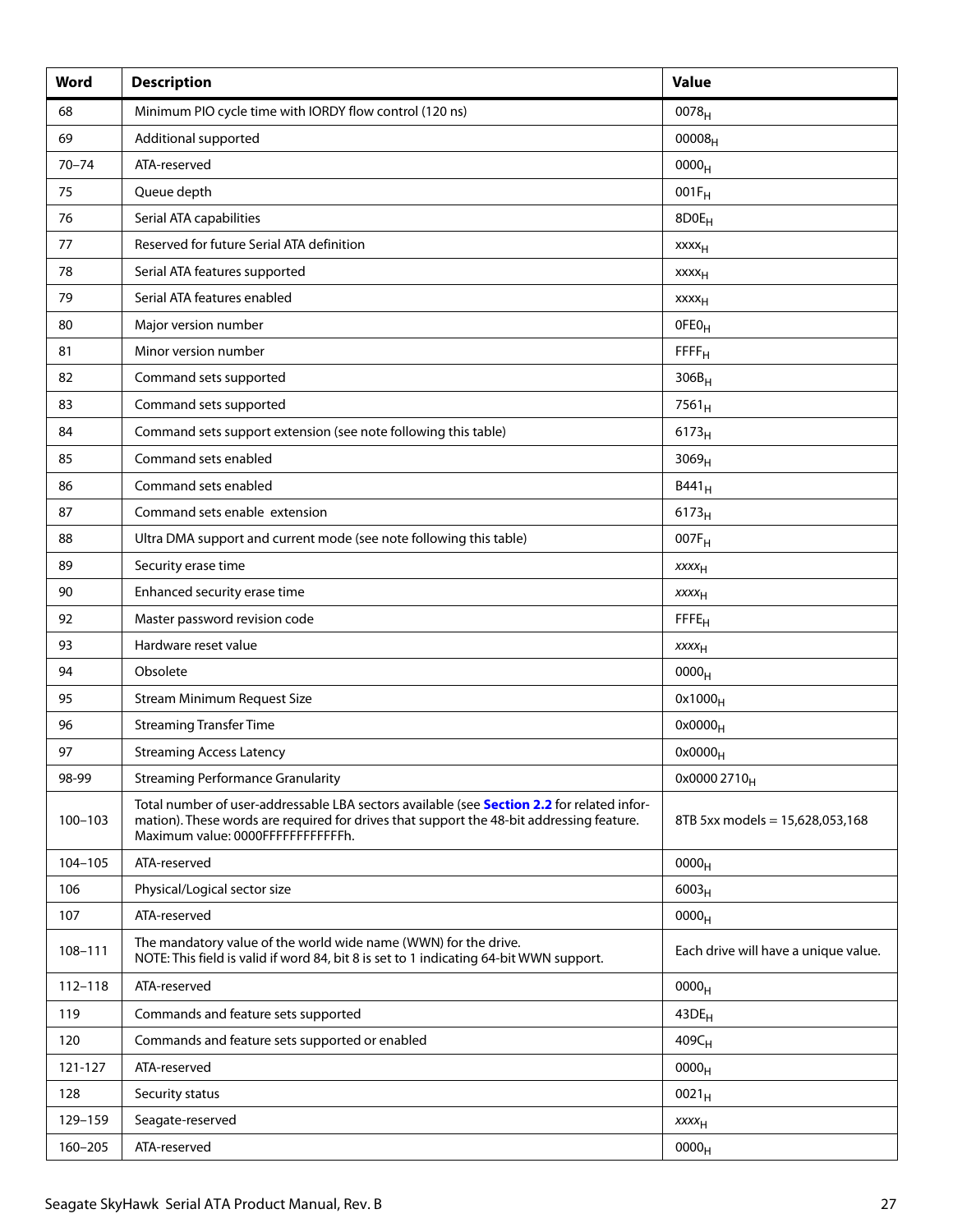| Word    | <b>Description</b>                                                                                                                                                 | <b>Value</b>      |
|---------|--------------------------------------------------------------------------------------------------------------------------------------------------------------------|-------------------|
| 206     | SCT Command Transport command set.<br>If bit 0 is set to one, then the device supports SCT Command Transport.<br>Bits 7:2 indicate individual SCT feature support. | xxBD <sub>H</sub> |
| 207-254 | ATA-reserved                                                                                                                                                       | 0000 <sub>H</sub> |
| 255     | Integrity word                                                                                                                                                     | xxA5 <sub>H</sub> |

**Note** See the bit descriptions below for words 63, 84, and 88 of the Identify Drive data.

|                | Description (if bit is set to 1)                                     |  |  |  |  |
|----------------|----------------------------------------------------------------------|--|--|--|--|
| <b>Bit</b>     | Word 63                                                              |  |  |  |  |
| $\Omega$       | Multiword DMA mode 0 is supported.                                   |  |  |  |  |
| $\mathbf{1}$   | Multiword DMA mode 1 is supported.                                   |  |  |  |  |
| $\overline{2}$ | Multiword DMA mode 2 is supported.                                   |  |  |  |  |
| 8              | Multiword DMA mode 0 is currently active.                            |  |  |  |  |
| 9              | Multiword DMA mode 1 is currently active.                            |  |  |  |  |
| 10             | Multiword DMA mode 2 is currently active.                            |  |  |  |  |
| <b>Bit</b>     | Word 84                                                              |  |  |  |  |
| $\Omega$       | SMART error logging is supported.                                    |  |  |  |  |
| $\mathbf{1}$   | SMART self-test is supported.                                        |  |  |  |  |
| $\overline{2}$ | Media serial number is supported.                                    |  |  |  |  |
| 3              | Media Card Pass Through Command feature set is supported.            |  |  |  |  |
| 4              | Streaming feature set is supported.                                  |  |  |  |  |
| 5              | GPL feature set is supported.                                        |  |  |  |  |
| 6              | WRITE DMA FUA EXT and WRITE MULTIPLE FUA EXT commands are supported. |  |  |  |  |
| 7              | WRITE DMA QUEUED FUA EXT command is supported.                       |  |  |  |  |
| 8              | 64-bit World Wide Name is supported.                                 |  |  |  |  |
| $9 - 10$       | Obsolete.                                                            |  |  |  |  |
| $11 - 12$      | Reserved for TLC.                                                    |  |  |  |  |
| 13             | IDLE IMMEDIATE command with IUNLOAD feature is supported.            |  |  |  |  |
| 14             | Shall be set to 1.                                                   |  |  |  |  |
| 15             | Shall be cleared to 0.                                               |  |  |  |  |
| <b>Bit</b>     | Word 88                                                              |  |  |  |  |
| $\Omega$       | Ultra DMA mode 0 is supported.                                       |  |  |  |  |
| $\mathbf{1}$   | Ultra DMA mode 1 is supported.                                       |  |  |  |  |
| $\overline{2}$ | Ultra DMA mode 2 is supported.                                       |  |  |  |  |
| 3              | Ultra DMA mode 3 is supported.                                       |  |  |  |  |
| 4              | Ultra DMA mode 4 is supported.                                       |  |  |  |  |
| 5              | Ultra DMA mode 5 is supported.                                       |  |  |  |  |
| 6              | Ultra DMA mode 6 is supported.                                       |  |  |  |  |
| 8              | Ultra DMA mode 0 is currently active.                                |  |  |  |  |
| 9              | Ultra DMA mode 1 is currently active.                                |  |  |  |  |
| 10             | Ultra DMA mode 2 is currently active.                                |  |  |  |  |
| 11             | Ultra DMA mode 3 is currently active.                                |  |  |  |  |
| 12             | Ultra DMA mode 4 is currently active.                                |  |  |  |  |
| 13             | Ultra DMA mode 5 is currently active.                                |  |  |  |  |
| 14             | Ultra DMA mode 6 is currently active.                                |  |  |  |  |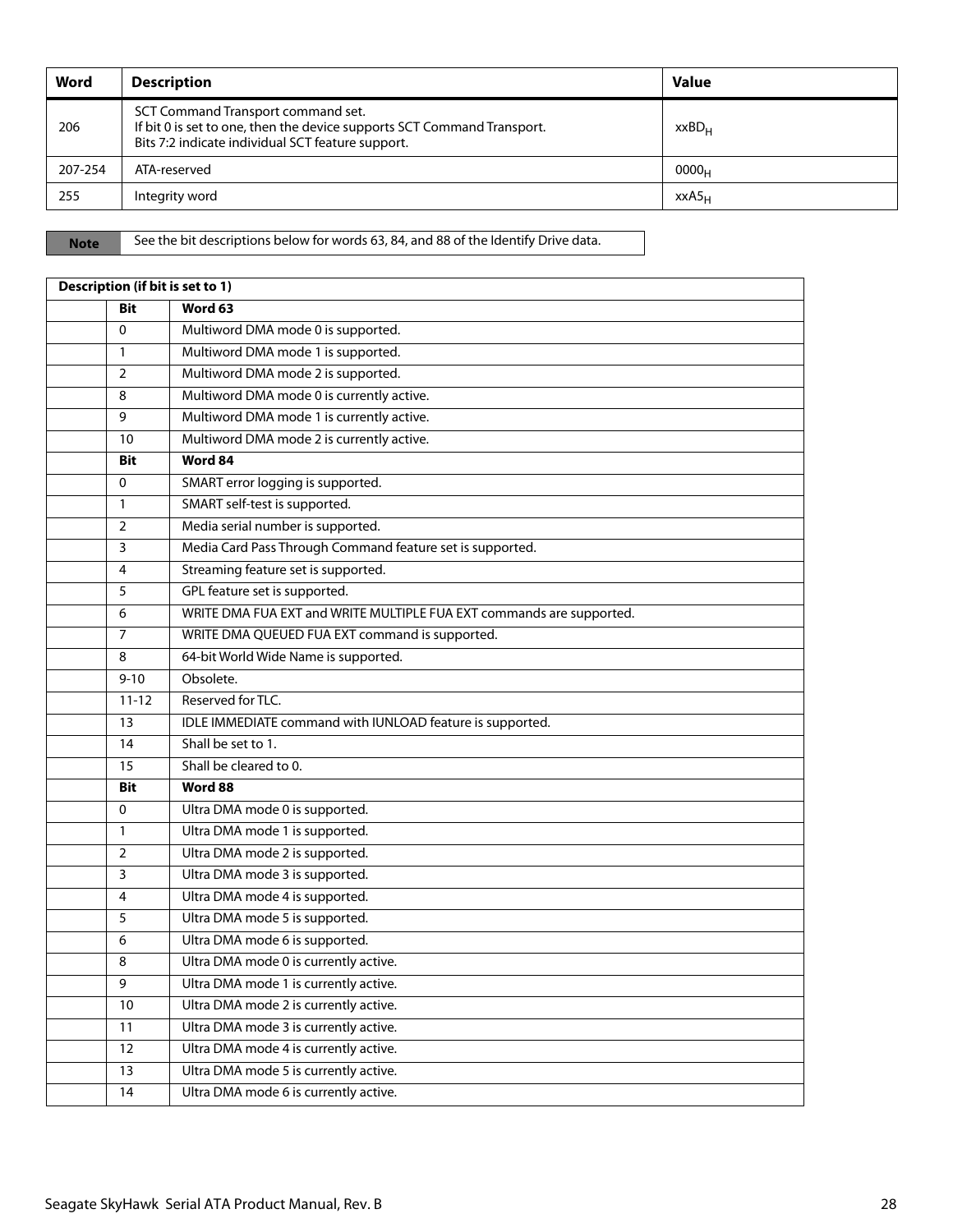#### <span id="page-29-0"></span>**4.3.2 Set Features command**

This command controls the implementation of various features that the drive supports. When the drive receives this command, it sets BSY, checks the contents of the Features register, clears BSY and generates an interrupt. If the value in the register does not represent a feature that the drive supports, the command is aborted. Power-on default has the read look-ahead and write caching features enabled. The acceptable values for the Features register are defined as follows

#### *Table 9 Set Features command values*

- $02_H$  Enable write cache (default).
- $03_H$  Set transfer mode (based on value in Sector Count register). Sector Count register values:
	- $00_H$  Set PIO mode to default (PIO mode 2).
	- 01 $_{\rm H}$  Set PIO mode to default and disable IORDY (PIO mode 2).
	- 08H PIO mode 0
	- 09<sub>H</sub> PIO mode 1
	- 0A<sub>H</sub> PIO mode 2
	- 0B<sub>H</sub> PIO mode 3
	- $OC_H$  PIO mode 4 (default)
	- $20_H$  Multiword DMA mode 0
	- $21_H$  Multiword DMA mode 1
	- $22<sub>H</sub>$  Multiword DMA mode 2
	- 40H Ultra DMA mode 0
	- 41<sub>H</sub> Ultra DMA mode 1
	- $42_H$  Ultra DMA mode 2
	- $43_H$  Ultra DMA mode 3
	- $44_H$  Ultra DMA mode 4
	- $45_H$  Ultra DMA mode 5
	- $46_H$  Ultra DMA mode 6
- 10<sub>H</sub> Enable use of SATA features
- $55<sub>H</sub>$  Disable read look-ahead (read cache) feature.
- $82<sub>H</sub>$  Disable write cache
- $90<sub>H</sub>$  Disable use of SATA features
- $AA_H$  Enable read look-ahead (read cache) feature (default).
- $F1_H$  Report full capacity available

**Note** At power-on, or after a hardware or software reset, the default values of the features are as indicated above.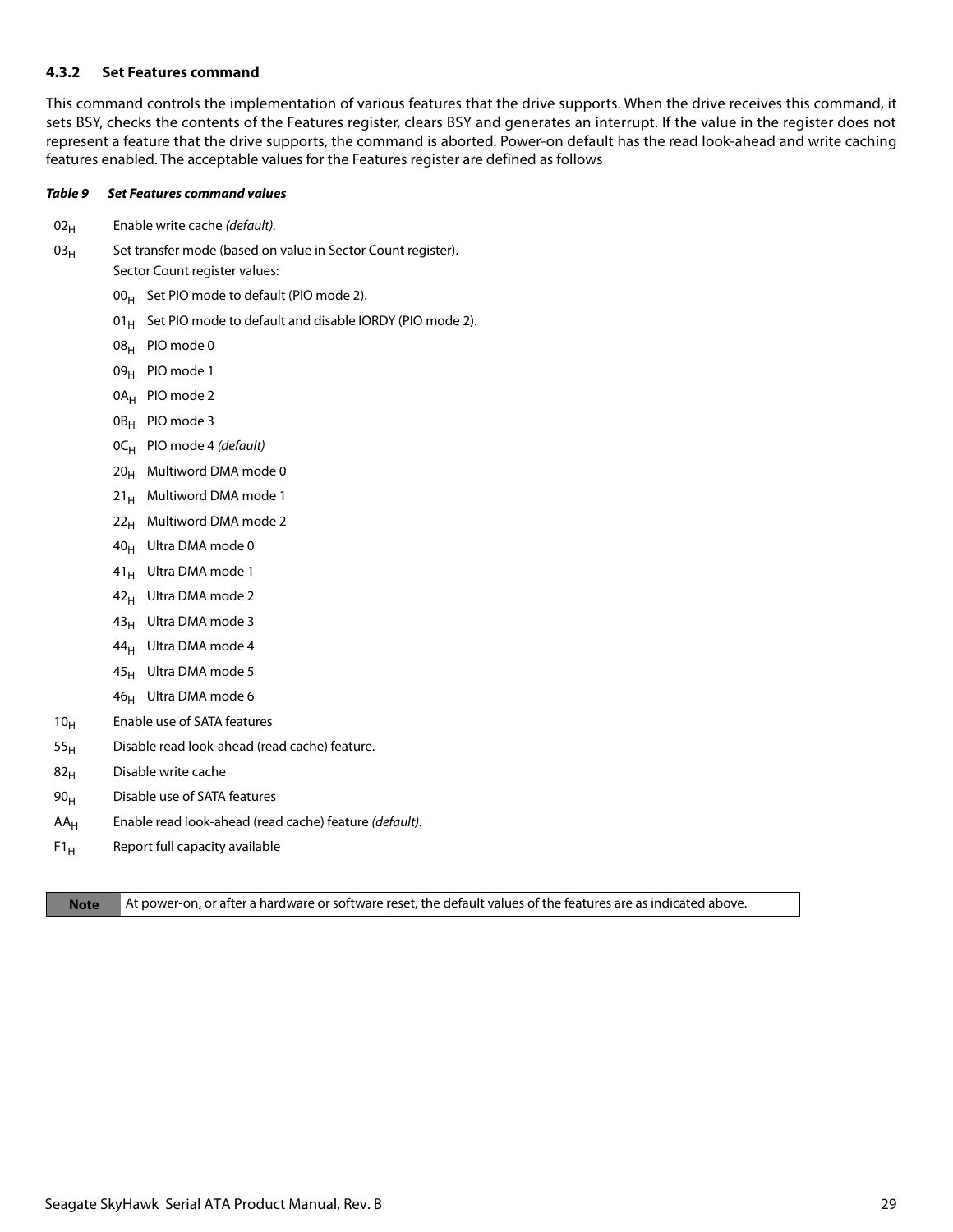## <span id="page-30-0"></span>**4.3.3 S.M.A.R.T. commands**

S.M.A.R.T. provides near-term failure prediction for disk drives. When S.M.A.R.T. is enabled, the drive monitors predetermined drive attributes that are susceptible to degradation over time. If self-monitoring determines that a failure is likely, S.M.A.R.T. makes a status report available to the host. Not all failures are predictable. S.M.A.R.T. predictability is limited to the attributes the drive can monitor. For more information on S.M.A.R.T. commands and implementation, see the Draft ATA-5 Standard.

SeaTools diagnostic software activates a built-in drive self-test (DST S.M.A.R.T. command for  $D4_H$ ) that eliminates unnecessary drive returns. The diagnostic software ships with all new drives and is also available at: [http://www.seagate.com/support/downloads/seatools/](http://www.seagate.com/support/downloads/seatools/ ).

This drive is shipped with S.M.A.R.T. features disabled. Users must have a recent BIOS or software package that supports S.M.A.R.T. to enable this feature. The table below shows the S.M.A.R.T. command codes that the drive uses.

| <b>Code in features register</b> | S.M.A.R.T. command                               |
|----------------------------------|--------------------------------------------------|
| D0 <sub>H</sub>                  | S.M.A.R.T. Read Data                             |
| $D2_H$                           | S.M.A.R.T. Enable/Disable Attribute Autosave     |
| D3 <sub>H</sub>                  | S.M.A.R.T. Save Attribute Values                 |
| $D4_H$                           | S.M.A.R.T. Execute Off-line Immediate (runs DST) |
| DS <sub>H</sub>                  | S.M.A.R.T. Read Log Sector                       |
| D6 <sub>H</sub>                  | S.M.A.R.T. Write Log Sector                      |
| D8 <sub>H</sub>                  | S.M.A.R.T. Enable Operations                     |
| D9 <sub>H</sub>                  | S.M.A.R.T. Disable Operations                    |
| DA <sub>H</sub>                  | S.M.A.R.T. Return Status                         |

### *Table 10 S.M.A.R.T. commands*

| <b>Note</b> | If an appropriate code is not written to the Features Register, the   |
|-------------|-----------------------------------------------------------------------|
|             | command is aborted and 0x04 (abort) is written to the Error register. |